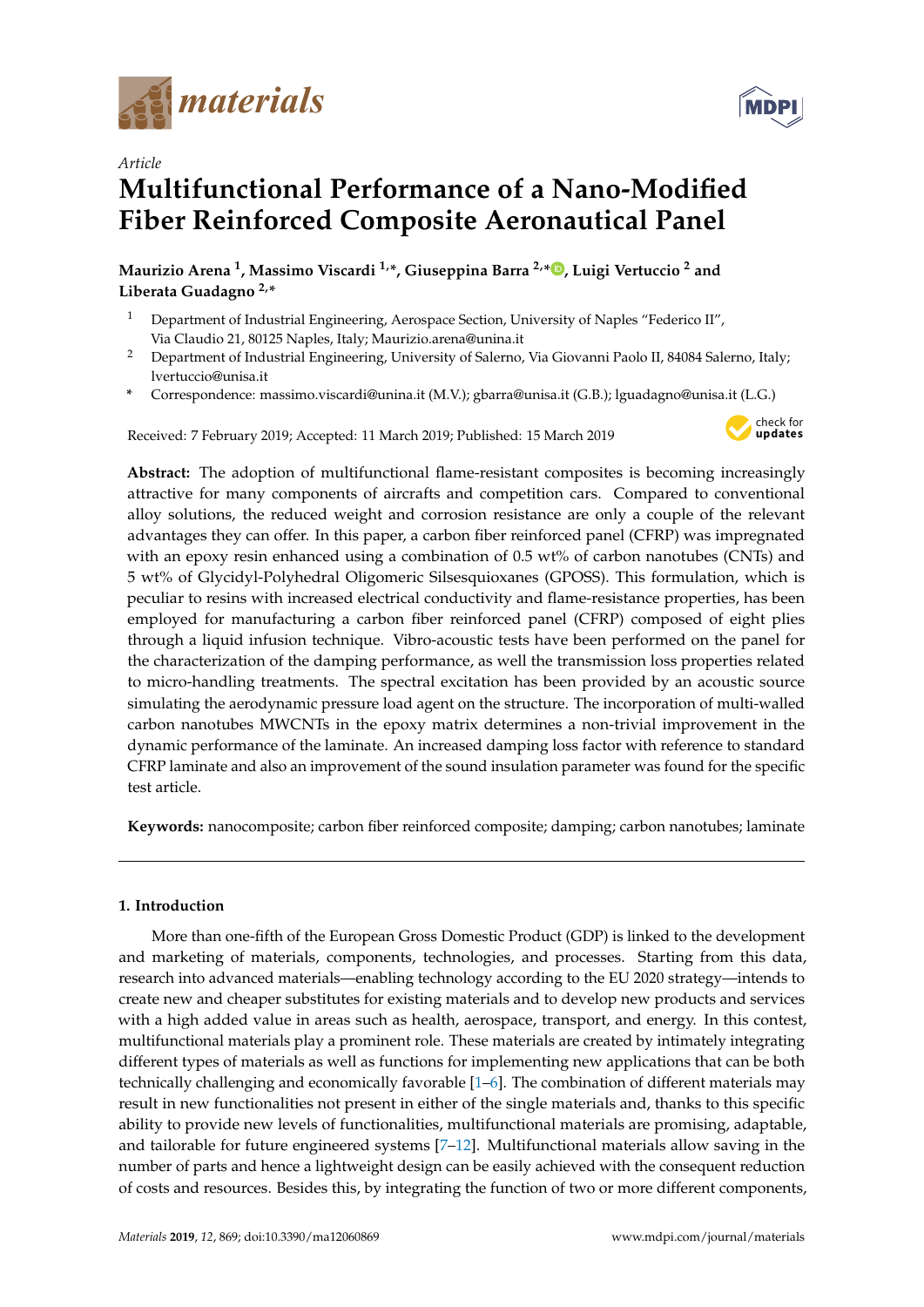these composites are able to enhance the total system efficiency. Polymer nanocomposites constitute a relevant class of multifunctional materials. There are more general composites, having a filler with at least one of its dimensions at a nanoscale level, that are able to improve and/or modify the properties of a polymeric material to meet specific requirements [\[13\]](#page-15-3). Carbon-based nanofillers such as graphene, carbon nanotubes (CNTs), and carbon nanofibers (CNF) present astonishing mechanical properties but are also able to confer specific functionalities to meet pressing industrial requirements [\[14\]](#page-15-4). In general, the distinctive high-performance properties of carbon nanoparticles allows their use in many different applications [\[15,](#page-15-5)[16\]](#page-15-6). CNTs have attracted attention mainly because of their size, shape, and high electrical conductivity [\[17\]](#page-15-7). Compared to conventional filler, CNTs are characterized by a high aspect ratio which, even at very low loading, increases the probability for percolation and conductive pathways throughout the matrix of the material [\[18](#page-15-8)[,19\]](#page-15-9). Consequently, the addition of very low contents of CNTs is enough to impart an enhancement on the physical and chemical properties of the composite material, with the benefits of maintaining all other desired properties of the hosting matrices and their recyclability [\[20\]](#page-15-10). The use of carbon nanoparticles to improve the electrical properties of polymer nanocomposites provides a high potential for enhancements in electrostatic dissipation, printable circuit wiring, transparent conductive coatings, and electromagnetic interference (EMI) shielding [\[21](#page-15-11)[–23\]](#page-15-12). Furthermore, the inclusion of CNTs within a polymer matrix can enhance not only the electrical properties but also other important properties of the material such as mechanical and thermal properties, gas barrier efficiency, and damping [\[24–](#page-16-0)[27\]](#page-16-1). Compared to the neat polymer matrix, composite strength, energy-absorption, and working temperature range can be potentially increased [\[28\]](#page-16-2). Therefore, careful engineering of the carbon nanofiller type, the condition of processing, and the amount to load in the polymer matrix allows tailoring of the polymer nanocomposite to the specific application. High-density materials used because of specific electrical or thermal properties can therefore be replaced with lower density engineered polymer nanocomposites. Finally, the use of polymer nanocomposites allows for a reduction of the weight of high-performance components with an increase in the efficiency and lifetime of the final polymeric product. The weight reduction of components of primary structures has a major impact in the transport field [\[29\]](#page-16-3). In fact, transport is currently responsible for about one-fifth of the global CO<sub>2</sub> emissions, and nearly a third of transport-related  $CO<sub>2</sub>$  emissions originate from urban passenger transport. It also contributes to at least half of the air pollution in cities, seriously affecting the health of its inhabitants. The fuel reduction as a consequence of the weight reduction of vehicles directly results in a reduction of  $CO<sub>2</sub>$ emissions and pollution [\[30\]](#page-16-4). Polymeric nanocomposites have also been proven to have a positive impact on photooxidation processes and corrosion prevention of electronic components or composite structural parts in the transport field with consequent increase of the service life of the component, and reduction of the cost for maintenance [\[31](#page-16-5)[,32\]](#page-16-6).

Composites are very sensitive to fire, which is a limiting issue in many applications. Literature has faced this issue [\[33\]](#page-16-7), considering a full simulation of the composite structure to analyze the fire behavior, but in all cases the material has driven the attention of the investigation in the direction of increased performance as the main active constituent, which would be the matrix not only for degradation features but also for mechanically induced damages and failure. Many papers have dealt with the possibility of fire resistance filler, which could act twofold by increasing the fire resistance and suppressing the smoke release [\[34](#page-16-8)[,35\]](#page-16-9), and different materials with specific dimensionality have been considered and analyzed. In the case of fire performance, nanotechnology could be a viable tool to enhance the composite performance. In a previous paper [\[36\]](#page-16-10), Raimondo et al. used the addition of POSS and CNTs to improve fire performance and synergically obtain multifunctional epoxy materials. In this paper, the authors have shown that the addition of different types of POSS may result in a dramatic increase of the limiting oxygen index (LOI) and a non-negligible reduction of the heat release rate (HRR) measured at the cone calorimeter. Other more recent papers [\[37,](#page-16-11)[38\]](#page-16-12) have presented the mechanical and morphological characterization of multifunctional carbon fiber-reinforced composites (CFRCs) prepared with nanocomposite epoxy matrices containing both POSS and CNTs.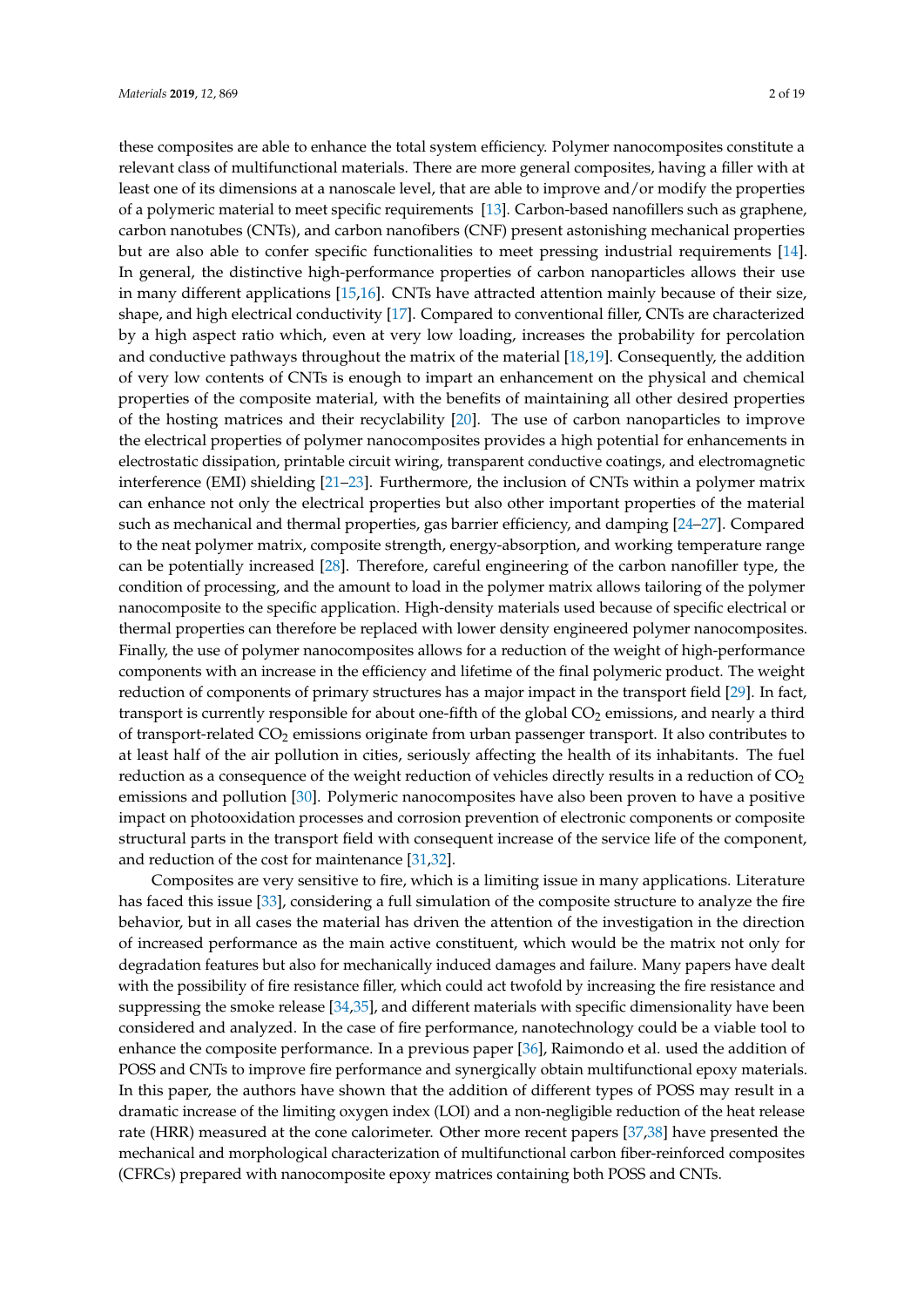As said before, in the aeronautic field, advanced composite materials have contributed to measurable improvements in weight savings, maintainability, durability, and reliability, but with poor acoustic performance. In fact, for aircraft skin panels, a continuous range of critical frequencies (critical region) is determined by the fact that the bending stiffness of the ply changes gradually from the softest direction to the stiffest direction. For composite materials, the high stiffness to weight ratio means that this region is at lower frequencies than for metallic panels and it falls just in the range where the human hearing mechanism is more sensitive.

Several approaches have been proposed to improve the damping performance in composite materials [\[39,](#page-16-13)[40\]](#page-16-14). For instance Zarrelli et al. [\[40\]](#page-16-14) explored the possibility of enhancing the damping performance of composite materials by micromechanical hybridization of fiber reinforcement. Their work presented an interesting investigation on the effect of viscoelastic fiber located within the carbon reinforcement architecture, which led to a significant improvement of the longitudinal and transverse damping coefficient. The major drawback in this case would be the unwanted reduction of elastic properties of the overall final composite. Previous research also demonstrated that noise and vibration control in aerospace composite structures can be favored with the use of nanotechnology [\[41–](#page-16-15)[45\]](#page-17-0). This paper aims to develop structural composite materials with embedded integrated acoustic dumping functionality. The set goals have been achieved through the application of an advanced background on nanotechnologies for the development of new structural materials, based on the inherent ability of nanoscale reinforcement, where at least one dimension is limited to 1–100 nanometers (e.g., carbon nanotubes) to increase the energy dissipated by the material by three orders of magnitude. Nanostructured forms of carbon are particularly strong materials characterized by C–C covalent bonding and continuous hexagonal network architecture. A mechanism for damping enhancement in CNT composites [\[46\]](#page-17-1) was first proposed by Rajora and Jalili [\[47\]](#page-17-2). They proposed the concept of the Stick-slip mechanism arising from the peculiar strong mechanical characteristics of CNTs. According to this concept, if a nanocomposite polymer is under applied stress, the load is transferred from the polymer to nanotubes causing both the matrix and the nanoparticles to accordingly deform until a certain value of stress is reached (critical shear stress). After this value, the nanotube debonds from the polymeric matrix which continuously deforms while the strain in the nanotube keeps staying constant. In this phase, called the slipping phase, no more load transfer occurs, and energy dissipation due to the slippage between the polymeric matrix and the nanotubes causes the damping of the structure [\[48\]](#page-17-3). This paper hence describes an attempt to investigate the response of the materials used as acoustic insulation coating embedded in the fuselage of the aircraft. The effects of carbon nanotubes and polyoctahedral silsesquioxanes (POSS), and in particular of glycidyl oligomeric silsesquioxanes (GPOSS) on a Tetraglycidyl methylene dianiline (TGMDA) epoxy formulation—free from any toughening or other additives, normally used in commercial resin to improve the viscoelastic response of the material, such as elastomers—have been investigated. The choice of using a blank formulation has been made in order to discriminate and highlight only the effects of the above-mentioned components.

#### **2. Materials and Methods**

#### *2.1. Materials*

Epoxy resin. The epoxy precursor was prepared using Tetraglycidyl methylene dianiline TGMDA (Epoxy equivalent weight  $117-133$  g/eq) as the epoxy monomer and 1,4-butanedioldiglycidylether (BDE) acting as the reactive diluent, obtained from Sigma–Aldrich (Milan, Italy). The epoxy monomer and the reactive diluent were mixed together at a ratio of 75:25 wt%

Carbon nanotubes. The multi-walled carbon nanotubes MWCNTs (3100 Grade) were obtained from Nanocyl S.A. (Sambreville, Belgium). MWCNTs (3100 Grade) had the following characteristics: Outer diameter varying from 10 nm to 30 nm; length varying from hundreds of nm to some micrometers; number of walls ranging from 4 to 20; specific surface area 250–300 m<sup>2</sup>/g; and the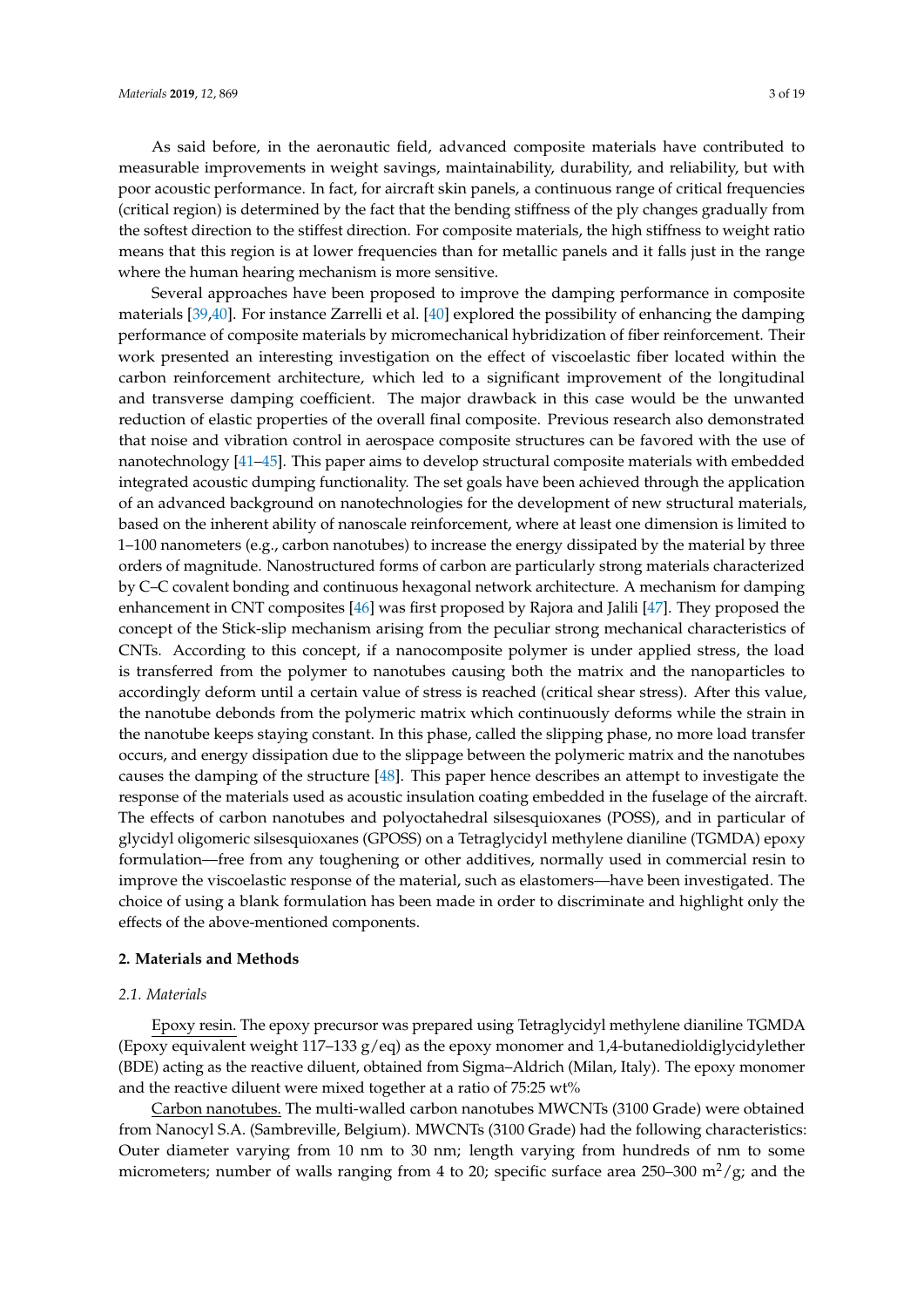carbon purity was >95% with a metal oxide impurity <5%. An amount of 0.5 wt% of MWCNT was used for blend preparation.

POSS molecules. GPOSS was purchased from *Hybrid Plastic* (Hattiesburg, MS, USA) and used to prepare POSS/epoxy composites with 5 wt% of POSS.

Carbon fibers. Plain weave Carbon fabric was used for the preparation of the composites. In particular, HEXCEL HexForce® G0814 6 1000 TCT Carbon Fabric (HEXCEL, Saronno (VA) Italy) with an areal density of  $0.193 \text{ kg/m}^2$ . The thickness was  $0.2 \text{ mm}$ .

Curing agent. 4,4' diaminodiphenyl sulfone (DDS) purchased from Sigma-Aldrich (Milan, Italy) was used as a hardener agent and added at a stoichiometric concentration with respect to all the epoxy rings arising from TGMDA, BDE, and POSS.

#### 2.1.1. Preparation of the Unfilled Epoxy Matrix (Epoxy)

Epoxy blend (TGMDA and BDE) and DDS were mixed at 120 ◦C until the complete solubilization of the hardener. Afterwards, the mixture was cooled to 90 ◦C.

2.1.2. Preparation of the Epoxy Nanofilled Matrices

Epoxy blend (TGMDA and BDE) and DDS were mixed at 120 ◦C until complete hardener solubilization and then the mixture was cooled to 90 °C. At this temperature Carbon nanotubes and/or GPOSS compounds were added using ultra-sonication for 20 min. Hielscher model UP200S (200 W, 24 kHz) (Hielscher Ultrasonics GmbH, Teltow, Germany) ultrasound was used for this last step. Table [1](#page-3-0) indicates the name and formulation of all the prepared epoxy matrices.

<span id="page-3-0"></span>**Table 1.** Epoxy matrices formulation names and MWCNTs and GPOSS contents.

| <b>Sample Name</b> | $CNTs(wt\%)$             | $GPOSS (wt\%)$           |
|--------------------|--------------------------|--------------------------|
| Epoxy              | -                        | $\overline{\phantom{0}}$ |
| GP                 | $\overline{\phantom{0}}$ | 5.0                      |
| <b>CNT</b>         | 0.5                      | $\overline{\phantom{a}}$ |
| GP-CNT             | 0.5                      | 5.0                      |

2.1.3. Manufacturing of the Carbon Fiber Reinforced Panel (CFRP)

CFRCs were obtained using a liquid infusion technique for the formulation GP-CNT. The vacuum bag was prepared according to the procedure described elsewhere [\[49\]](#page-17-4). A laminate configuration  $[0,90]_4$  was used for the purpose. A scheme of the vacuum bag for the liquid infusion is shown in Figure [1.](#page-3-1) With this procedure, the resin was forced to flow through the thickness of the preform using an external vacuum pump. After sealing, the vacuum bag was transferred into the autoclave for curing, pressure and temperature conditions are shown in Figure [2.](#page-4-0) Figure [3](#page-4-1) shows the final manufactured panel. *Materials* **2019**, *12*, x FOR PEER REVIEW 5 of 19

<span id="page-3-1"></span>

**Figure 1.** Vacuum bag preparation for the liquid infusion.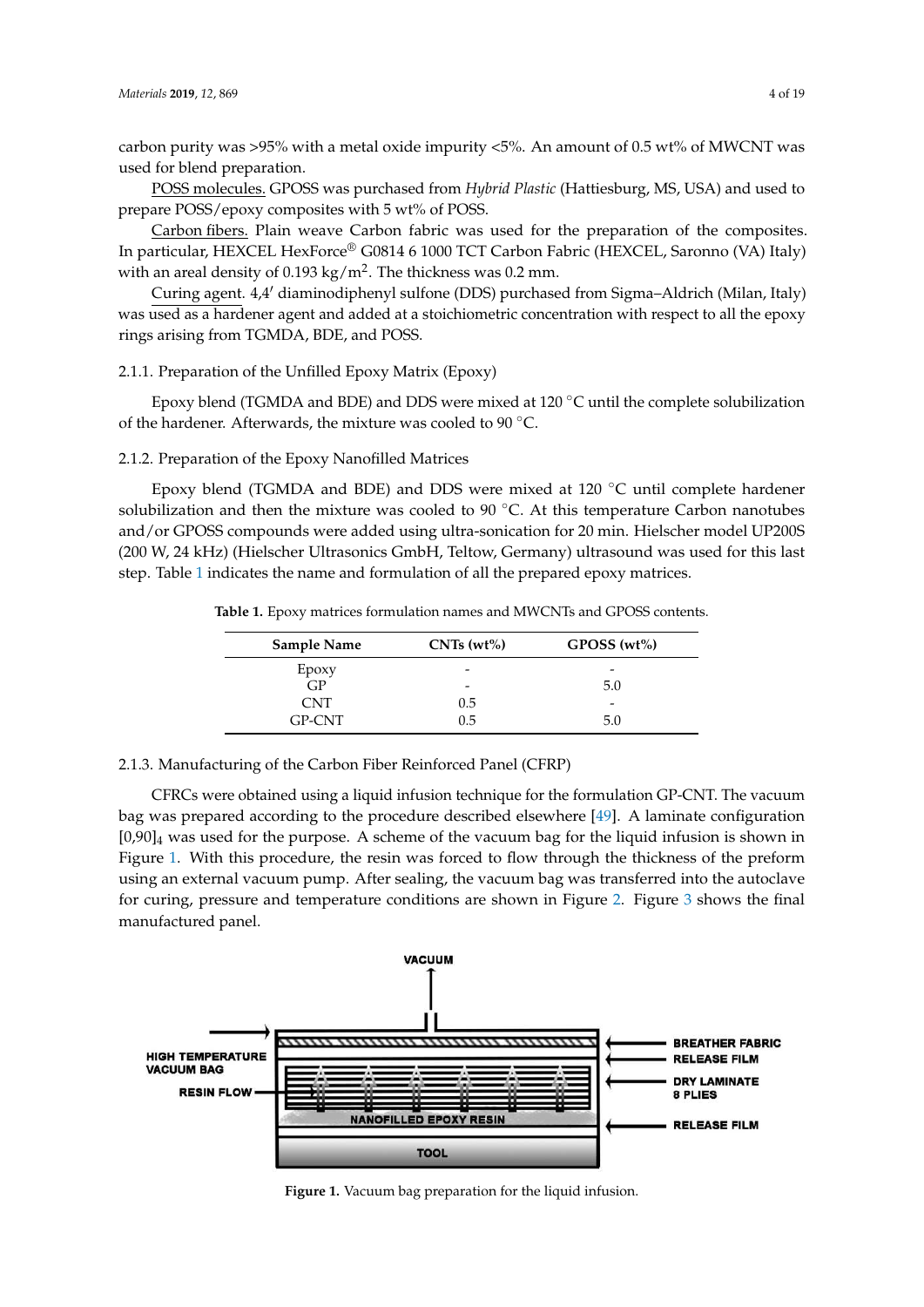<span id="page-4-0"></span>

**Figure 2.** Curing cycle.

<span id="page-4-1"></span>

**Figure 3.** Manufactured panel. **Figure 3.** Manufactured panel.

The non-traditional liquid infusion technique for the preparation of the carbon fiber reinforced The non-traditional liquid infusion technique for the preparation of the carbon fiber reinforced polymer (CFRP) panels has already been used by Guadagno et al. [49,50] to obtain CFRP panels polymer (CFRP) panels has already been used by Guadagno et al. [\[49,](#page-17-4)[50\]](#page-17-5) to obtain CFRP panels impregnated using resin with 0.5 wt% CNTs and turned out to be successful in reducing filtration impregnated using resin with 0.5 wt% CNTs and turned out to be successful in reducing filtration problems and the formation of big CNTs agglomerates. The authors demonstrated that with this problems and the formation of big CNTs agglomerates. The authors demonstrated that with this unconventional technique, compared to the traditional resin infusion process, significant unconventional technique, compared to the traditional resin infusion process, significant improvements of the electrical conductivity were achieved, equal respectively to about 72% for the in-plane and 120% for the out-plane. Such outstanding improvement was associated with the mechanisms governing the infusion process. In particular, morphological analysis on the sections of etched panels demonstrated in the sections of the sections of the section of the section of the section of the section of the section of the sectio that the difference in the electrical conductivity was closely related to the distribution of CNTs between the that the difference in the electrical conductivity was closely related to the distribution of CNTs between the carbon fiber (CF) plies. The authors found that, in the case of traditional Resin Transfer Molding  $(T, T)$  $(RTM)$  techniques, the network of carbon nanotubes was preferentially arranged between the plies of the carbon fibers in directions approximately parallel to the plane of the panel, whereas in the case of bulk liquid infusion CNTs were more copiously arranged through the section of the panel perpendicularly aligned to the ply planes.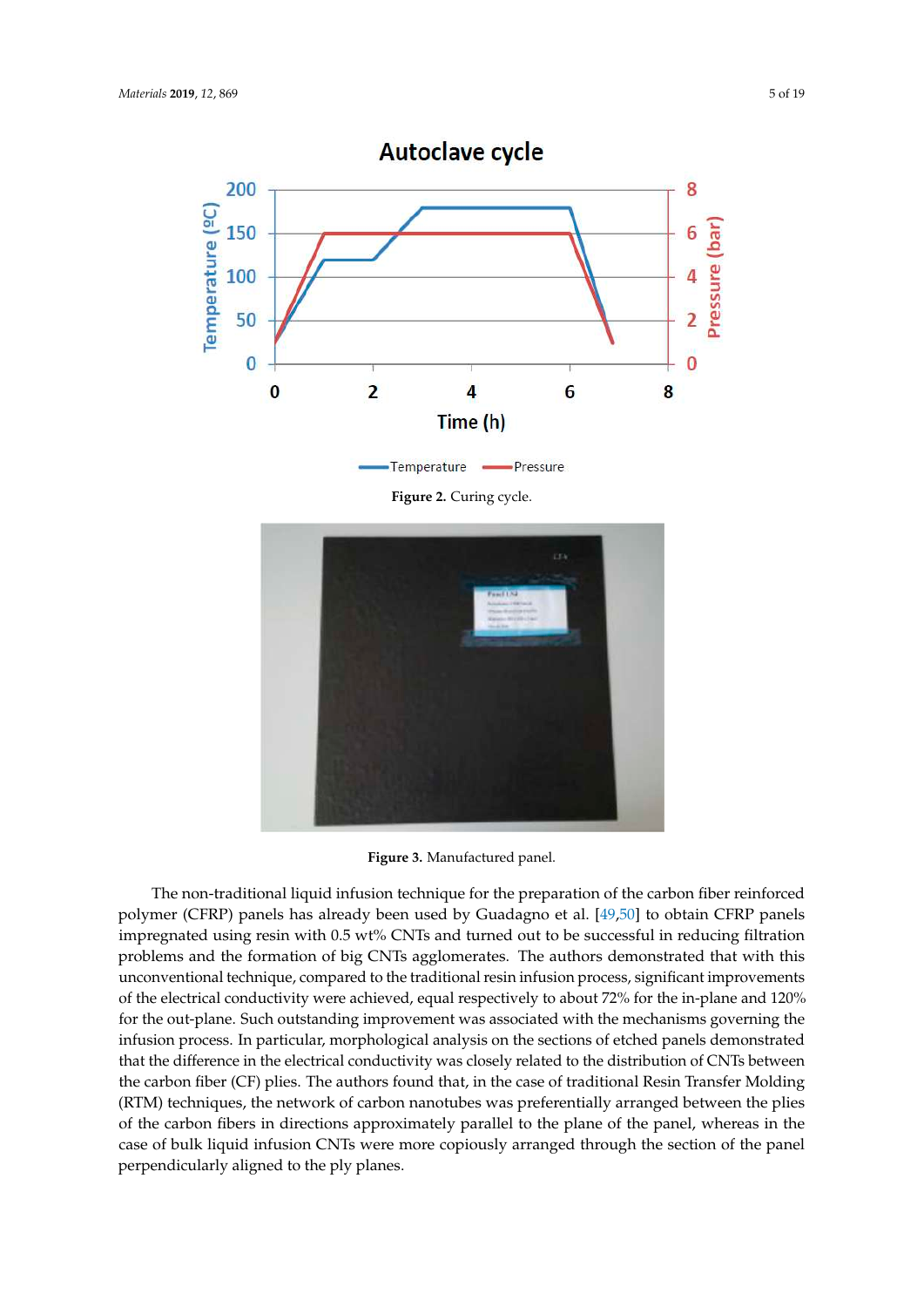#### *2.2. Methods*

A Static mechanical test, Dynamic mechanical analysis (DMA), Thermogravimetric analysis (TGA), and LOI tests were performed on cured epoxy matrix. Samples were prepared by transferring the epoxy filled and unfilled matrices—molds with opportune dimensions to prepare the necessary coupons for these tests. The curing cycle which was performed in an oven at atmospheric pressure and consisted of a 1 h initial step at 125 ◦C followed by a 3 h second step at 180 ◦C. Vibro-acoustic characterization was performed on the carbon fiber reinforced composite.

#### 2.2.1. Static Mechanical Test of Cured Epoxy Matrix

Static mechanical tests were performed according to ASTM D638-14 standard (Standard Test Method for Tensile Properties of Plastics, 2014) (see Figure [4\)](#page-5-0). Five samples were tested for each compound in the tensile axial loading at a rate of 1 mm/min. Young's modulus was obtained from measuring the slope of the stress–strain curve in the linear region. The results were reported as the average value between the 5 performed tests for each sample and the standard deviation as a measurement of the error.

<span id="page-5-0"></span>

**Figure 4.**  Specification of tensile tensile tensile tensile tensile tensile tensile tensile tensile tensile tensil **Figure 4.** Specification of tensile test specimen according to ASTM D638-14. All dimensions in mm.

#### 2.2.2. Dynamic Mechanical Tests

A thermo-analyzer (Tritec 2000 DMA -Triton Technology, Mansfield, MA, USA) was used to deformation in three points bending mode, with an amplitude of  $0.03$  mm at the frequency of 1 Hz was applied. Samples were scanned at 3 °C/min from −90 °C to 315 °C. deformation in three points bending mode, with an amplitude of 0.03 mm at the frequency of 1 Hz perform dynamic mechanical tests on coupons with dimensions 2  $\times$  10  $\times$  35 mm<sup>3</sup>. A variable flexural

## $2.2.3.$  LOI Tests

samples. Specimens with dimensions of 80  $\times$  10  $\times$  3 mm<sup>3</sup> were fixed in a vertical position within a A small pilot flame was applied from the top to allow the specimen to burn downwards in a candle-like manner, at the opportune oxygen concentration. In this condition, the minimum oxygen concentration required just to sustain combustion of the sample was determined and expressed as: Limiting oxygen index (LOI) was measured according to the standard ASTM 2863 on all the tube in an atmosphere where the relative concentration of oxygen and nitrogen could be changed.

$$
LOI = \frac{[O_2]}{[O_2] + [N_2]} \times 100.
$$
 (1)

#### 2.2.4. Thermogravimetric Analysis (TGA)

. Thermogravimetric Amarysis (1971)<br>A Mettler TGA/SDTA 851 thermobalance (Milan, Italy) was used to perform thermogravimetric was carried out using a temperature range from 25 °C to 900 °C at a 10 °C min<sup>-1</sup> heating rate in both  $\sim$ analysis (TGA). The analysis, in which the weight loss was recorded as a function of the temperature, an air and nitrogen atmosphere.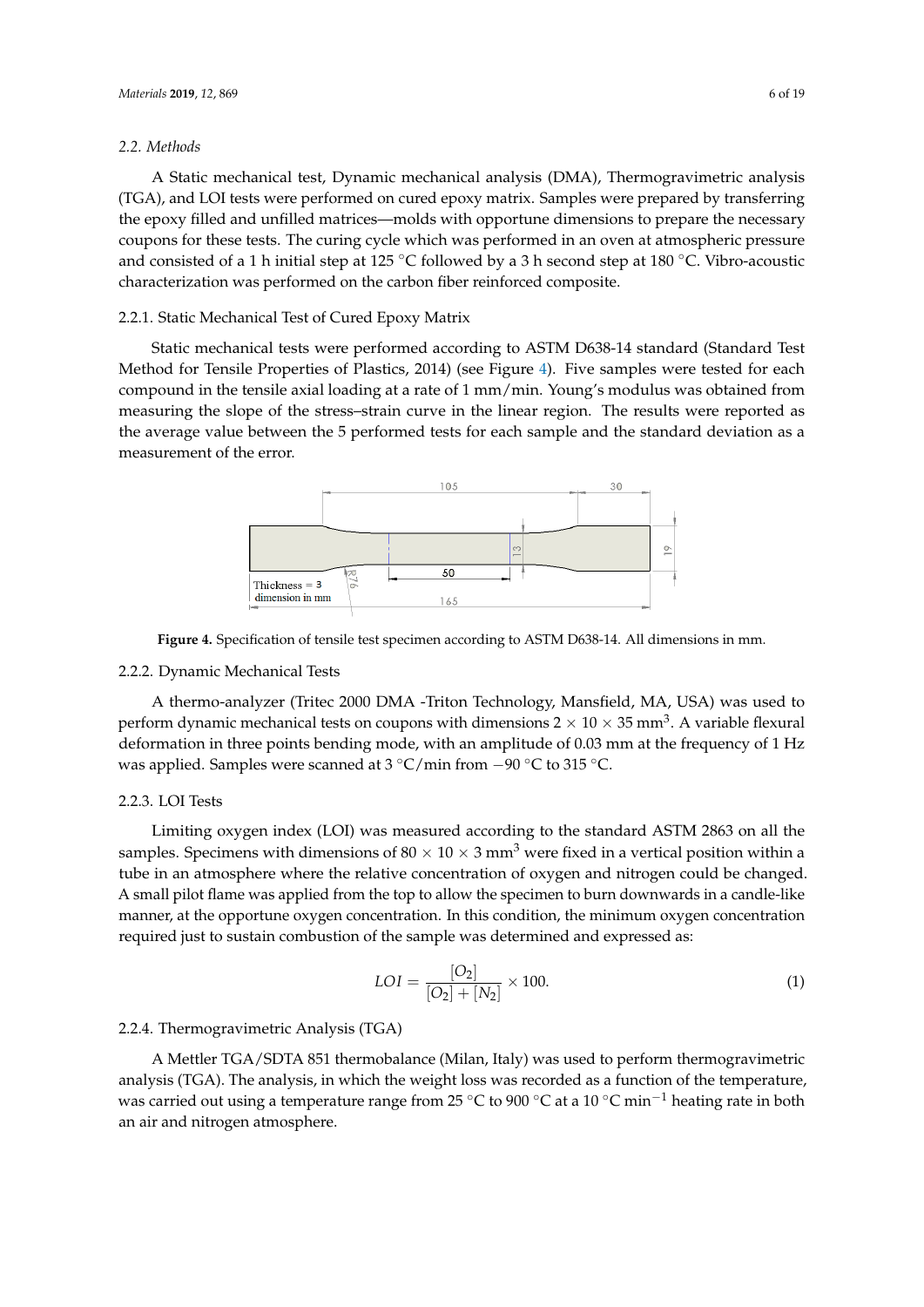Temperature programmed oxidation (TPO) experiments were performed using the apparatus assembled in the laboratory and further described below. Approximately 1 g of the sample (chips of about 1 mm shape) was heated under air flow (500 N cm $^3$  min $^{-1}$ ) from room temperature to 900 °C at a heating rate of 10 °C min<sup>-1</sup>. The experimental plant had a classical configuration with a feed, reaction, and analysis section. Air was fed to the reaction section by means of a mass flow-controller for gas (supplied by Bronkhorst High-Tech, Ruurlo, The Netherlands). The sample was diluted with quartz and loaded inside a tubular quartz reactor. The sample was placed in the isothermal zone of the reactor realizing a fixed bed sandwiched between two quartz wool flakes, and the reactor was placed in a Proportional Integral Derivative PID-controlled electrical oven (Salvis Lab Vacucenter VC 50, Rotkreuz, Schweiz, Switzerland) for the heating. The gaseous products' composition was continuously monitored by an online Nicolet Antaris IGS FT-IR multi-gas analyzer (Thermofisher-scientific, Waltham, MA, USA) while oxygen profile was followed by means of a Hiden Analytical HPR-20 Mass Spectrometer (Hiden Analytical, Warrington, UK).

#### 2.2.6. Vibro-Acoustic Characterization of the Carbon Fiber Reinforced Composite

The main purpose of the vibro-acoustic test was to estimate the modal parameters in a large spectral field. For this specific purpose, to increase the modal extraction frequency band the test article was subjected to a pressure excitation emitted by a flat-type sound wave generator placed inside a reverberating box—a random signal was generated in order to excite all the natural frequencies in the bandwidth of interest. The panel was arranged in a simply supported configuration and soft material sheets (i.e., polystyrene) were bonded on the edges in order to avoid any coupling mechanism among the plunge rigid motion and the elastic mode shapes. Next to the outlet surface, a scanning laser head (Polytech PSV 400, Polytec GmbH, Waldbronn, Germany) was positioned to measure the vibration velocity of the test article and consequently elaborate on the relative Operative Deflection Shapes (ODS) of the panel, avoiding any local mass loading effect and spatial positioning error that have many times been associated with the use of standard accelerometers. One microphone was positioned inside the reverberating box to measure the incident Sound Pressure Level (SPL) while a Pressure–Pressure (PP) probe was used to detect the sound intensity that goes beyond the panel. Figure [5](#page-6-0) illustrates the test setup.  $\sum_{i=1}^{n}$ 

<span id="page-6-0"></span>

**Figure 5.** Vibro-acoustic characterization test setup. **The Figure 5.** Vibro-acoustic characterization test setup.<br> **Figure 5.** Vibro-acoustic characterization test setup.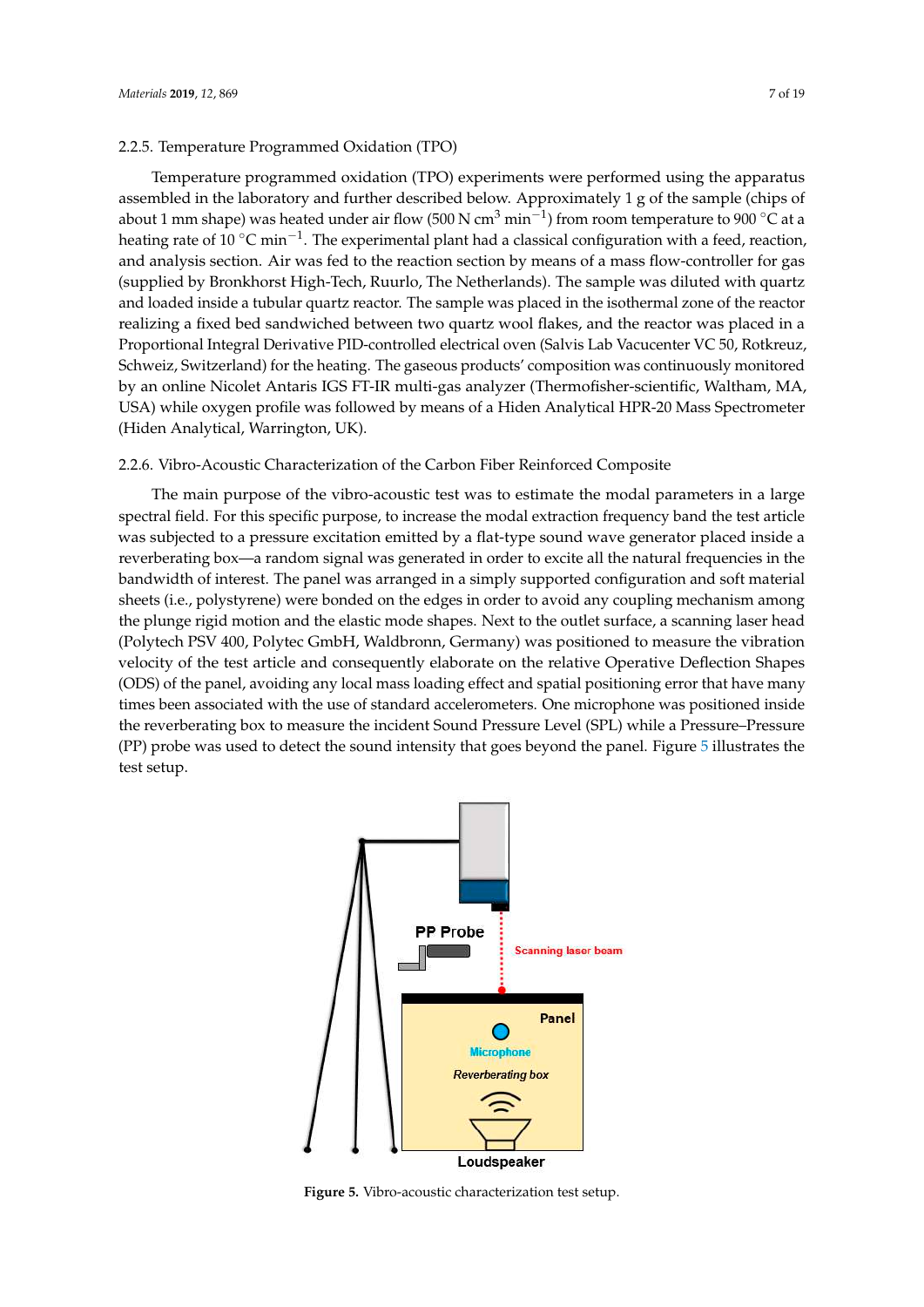#### **3. Results and Discussion**

#### *3.1. Characterization of the Epoxy Matrix*

#### 3.1.1. Dynamic Mechanical Tests

Dynamic Mechanical tests were carried out on all the epoxy matrices indicated in the previous section. The variation of the storage modulus, E', and the corresponding loss factor, tanδ, with temperature are shown in Figure [6a](#page-7-0),b. All samples show a temperature with lower than 180 ℃ plateau regions at typical E' values corresponding to the glassy state of a polymer. At temperatures above 180 ◦C, the neat epoxy resin and the sample containing only GPOSS are characterized by a single drop in the storage modulus and by the presence of a unique tan $\delta$  peak associated with the glass transition, centered at 260 ◦C and 255 ◦C respectively. Previous work has shown that the complete solubility of GPOSS in the epoxy resin and the presence of epoxy functionalities in the POSS compound allows the formation of a continuous matrix [\[51\]](#page-17-6). In the same range of temperatures, both the samples containing CNTs instead exhibit two falls in the storage modulus and two peaks in the tanδ. For these samples, another peak at a lower temperature was evident in addition to the one centered at about 255 °C, related to the main glass transition of the epoxy matrix. This phenomenon has already been found previously by Guadagno et al. [\[25,](#page-16-16)[52\]](#page-17-7). The authors ascribed this second peak to the presence of an additional phase with different crosslinking density. According to their findings, the presence of the carbon nanofiller strongly influenced the structure of the epoxy matrix causing, during the curing, discontinuity in the crosslinking reaction with the consequent formation of a phase with a reduced curing degree characterized by a lower glass transition. The reduction of the intensity of the main peak in favor of the one at a lower temperature suggests that two phases can coexist in the resin. suggests that two phases can coexist in the resin.

<span id="page-7-0"></span>

**Figure 6.** DMA analysis for the filled and unfilled epoxy resin (**a**) storage modulus (**b**) Loss factor (tanδ).

### 3.1.2. Tensile Tests

curves of all material formulations were selected. For all the samples, an almost linear behavior followed by a sudden brittle fracture without significant deformations is observable. The stress–strain curves recorded during the tensile test are illustrated in Figure [7.](#page-8-0) Representative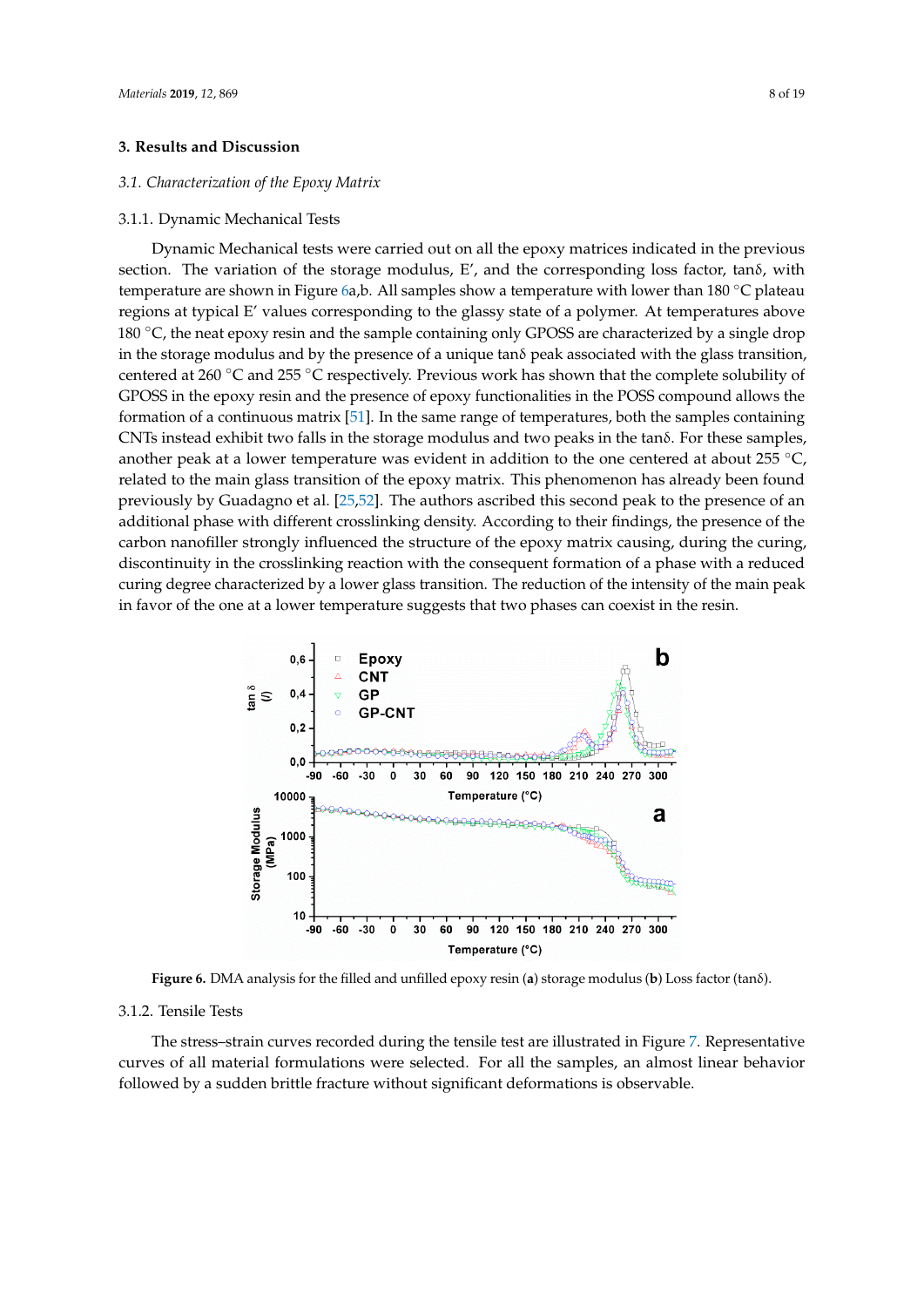<span id="page-8-0"></span>

**Figure 7.** Stress–strain curves and mechanical parameters of epoxy resin with and without carbon nanotubes and GPOSS.

From the stress-strain diagrams, Young's modulus, tensile strength, and elongation at break have been extracted, and the results are summarized in Table [2,](#page-8-1) expressed as the average values  $\pm$  the standard deviation. The introduction of CNTs or GPOSS in the Epoxy formulation increases all the mechanical parameters of the resin, but GP-CNT samples, which contain both GPOSS and CNTs, are the one with the highest stiffness and strength. As already said before GPOSS is totally soluble in the epoxy resin used in this work [\[36\]](#page-16-10). Moreover, epoxy functionalities in GPOSS contribute to the matrix cross-linking reaction, allowing the formation of a continuous matrix system. Such a system will most likely make the load transfer between the POSS units inside the epoxy matrix possible, which in turn determines an increase in Young's modulus. The increase of the values at breakpoint could be ascribed to an increase in the flexible chains in the matrix tracts due to the presence of linear side groups in the GPOSS cage. Because the epoxide network is brittle, the presence of soft dispersed-phase improves the strength at break. Compared to the neat epoxy resin, the synergistic effect of the GPOSS and CNTs allows us to, on the one hand, obtain an effective load transfer distributed on the units inside the epoxy matrix, as evidenced by the increase of the Young's modulus and the maximum load at break, and on the other hand, result in an increase in the strain at break point that could be ascribed to an increase in the flexible chains in the matrix tracts due to the presence of linear side groups in the GPOSS cage.

<span id="page-8-1"></span>**Table 2.** Young's modulus, tensile strength, and elongation at break for filled and unfilled epoxy samples.

| Sample     | Young's Modulus (Mpa) | Tensile Strength at Break (Mpa) | Elongation at Break (%) |
|------------|-----------------------|---------------------------------|-------------------------|
| Epoxy      | $2182.2 \pm 120.5$    | $17.3 \pm 3.9$                  | $1.1 \pm 0.1$           |
| <b>CNT</b> | $3325.2 + 80.3$       | $22.2 \pm 5.2$                  | $1.2 + 0.1$             |
| GP.        | $3076.5 \pm 96.5$     | $35.4 + 4.8$                    | $1.6 \pm 0.3$           |
| GP-CNT     | $3282.4 + 62.7$       | $38.1 \pm 6.3$                  | $1.5 + 0.2$             |

3.1.3. LOI Test, Thermogravimetric Analysis (TGA), Temperature Programmed Oxidation (TPO)

Limiting oxygen index (LOI) values determined for all the epoxy formulations are indicated in Table [3.](#page-9-0) The addition of only GPOSS strongly affects the flammability of the resin, in fact, the LOI increased from 27% of the neat epoxy resin to 33% for the sample containing only POSS. There is extensive work in the literature on the use of POSS compounds as fire retardants for epoxy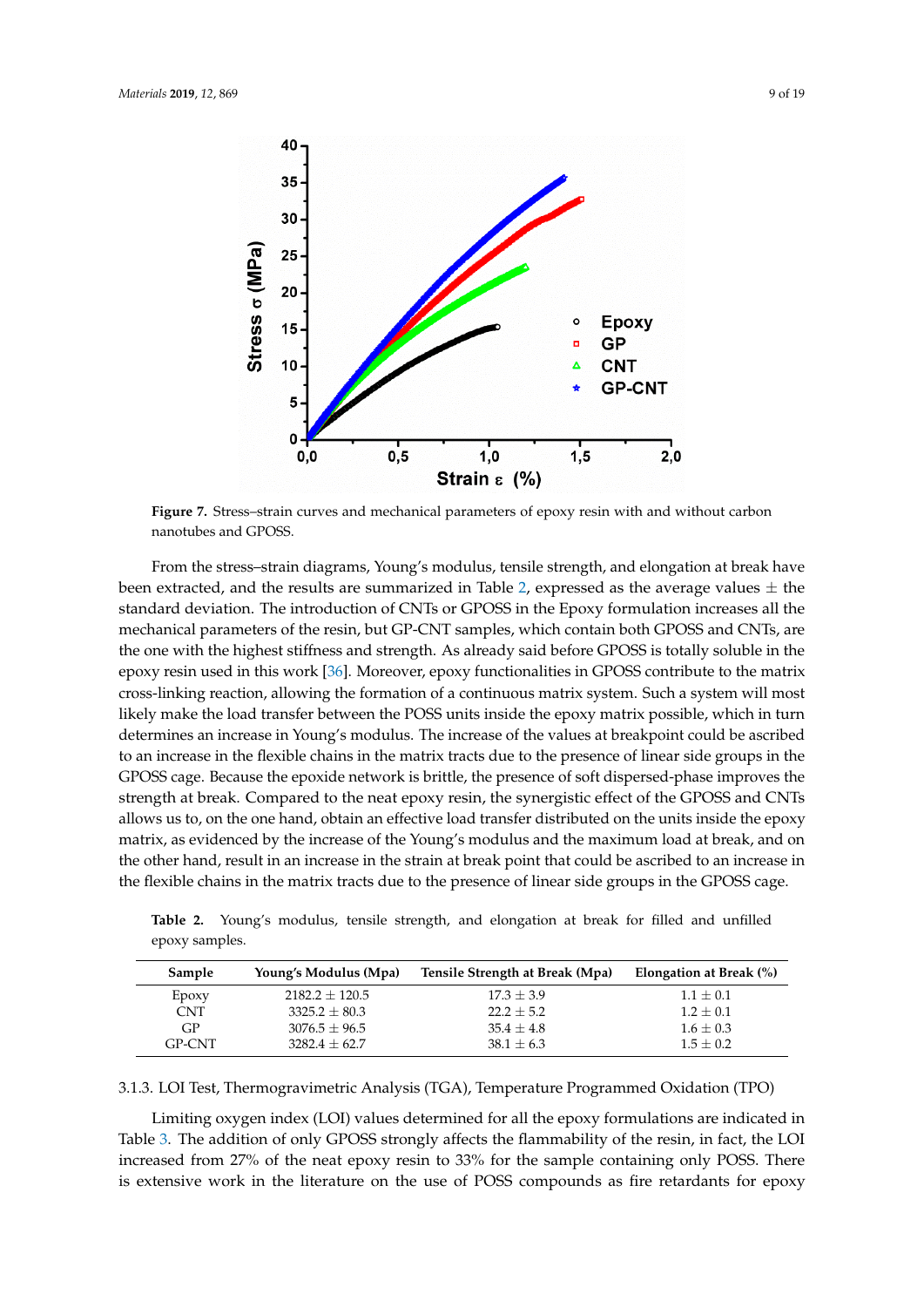polymers [\[36,](#page-16-10)[53](#page-17-8)[–56\]](#page-17-9). It is widely recognized that a ceramic protective layer is generated during POSS degradation. In this process, the migration exerts an important effect on surface accumulation. Similar to silicones, POSS have low surface energy and can move toward the surface where they can be easily converted to ceramic species, acting as a protective layer. During heating, the non-volatile silicon derivatives create silica residues that accumulate on the surface while the polymer decomposes. The resulting surface barrier hampers the mass and heat transportation between the condensed and gas phase, delaying the volatilization of decomposition products [\[57\]](#page-17-10). Moreover, the groups on the GPOSS surface permit the solubility within the epoxy matrices, in fact, GPOSS is fully epoxidized with glycidyl groups and hence compatible with both the epoxy precursor and reactive diluent. The addition of CNTs causes a quasi-negligible effect on the flammability of the resin. In fact, the sample containing only CNTs is characterized by a LOI of 28%, just slightly higher than the LOI of the neat epoxy resin. LOI for the sample containing both GPOSS and CNTs is 30%, a value which is in between the value for the neat sample and that of the sample containing only GPOSS. We suppose that the high thermal conductivity of the CNTs counterbalances the beneficial effect of the presence the GPOSS on the improvement of the flammability of the epoxy matrix.

| Sample        | <b>LOI % ASTM 2863</b> |
|---------------|------------------------|
| Epoxy         | 27                     |
| GP            | 33                     |
| <b>CNT</b>    | 28                     |
| <b>GP-CNT</b> | 30                     |

<span id="page-9-0"></span>**Table 3.** Limiting oxygen index (LOI) for filled and unfilled epoxy samples.

The thermogravimetric curves under the nitrogen atmosphere of Epoxy and GP-CNT samples are shown in Figure [8a](#page-10-0). For both samples, two main weight-loss stages are observable at about 350  $\degree$ C and 650  $\degree$ C, respectively. The first stage is compatible with the release of the first degradation products such as ester/ether components, aromatics, and carbonyl compounds while the second one corresponds mainly to the release of methane, arisen from the fragmentation of epoxy chains during the pyrolysis [\[58\]](#page-17-11). Although the degradation of the GP-CNT sample starts at slightly lower temperatures with respect to the blank epoxy sample, the first weight loss stage process proceeded at a slower rate and ended up at 450 °C with a considerably reduced weight loss of 55% compared to the weight loss of 65% for the blank Epoxy sample. After that, the degradation continued for both the samples with the second stage reaching 900 ℃ with a weight loss of about 80%. Figure [8b](#page-10-0) shows the results of the thermogravimetric analysis in air. In this case, for both samples, two main weight loss stages are clearly visible, centered respectively at about 420 ◦C and 550 ◦C. For both the samples, the first stage process ended up at 450 ◦C with a weight loss of about 50%. The second stage continued for both samples up to about 700 ◦C with a final weight loss of about 99% for the unfilled epoxy sample and of 95% for the GP-CNT sample.

Figure [9](#page-10-1) shows the results from the Temperature Programmed Oxidation (TPO) experiment for the Epoxy and GP-CNT samples. The oxygen consumed is plotted as a function of the temperature as well as water, methane, carbon monoxide, and carbon dioxide released during the oxidation. For both the samples, at temperatures lower than 300  $^{\circ}$ C, a release of water was observable which was physically adsorbed or linked via hydrogen bonding in the samples. The oxidation of the Epoxy and GP-CNT samples started at 360  $\degree$ C and 330  $\degree$ C, respectively, as at these temperatures the oxygen concentration started to drop down from the initial value of 21% and contemporaneously the concentration of the released water started climbing steadily, peaking at 439 ◦C and 330 ◦C for the Epoxy sample and GP-CNT, respectively. This first oxidation stage also produces degradative products such as methane. The release of methane started at 400 °C for the Epoxy sample and at 340 °C for the GP-CNT. With the rising of the temperature, a rapid drop of the oxygen concentration, occurring at 490  $\degree$ C for the Epoxy sample and 460 ◦C for the GP-CNT sample, indicated the development of further oxidative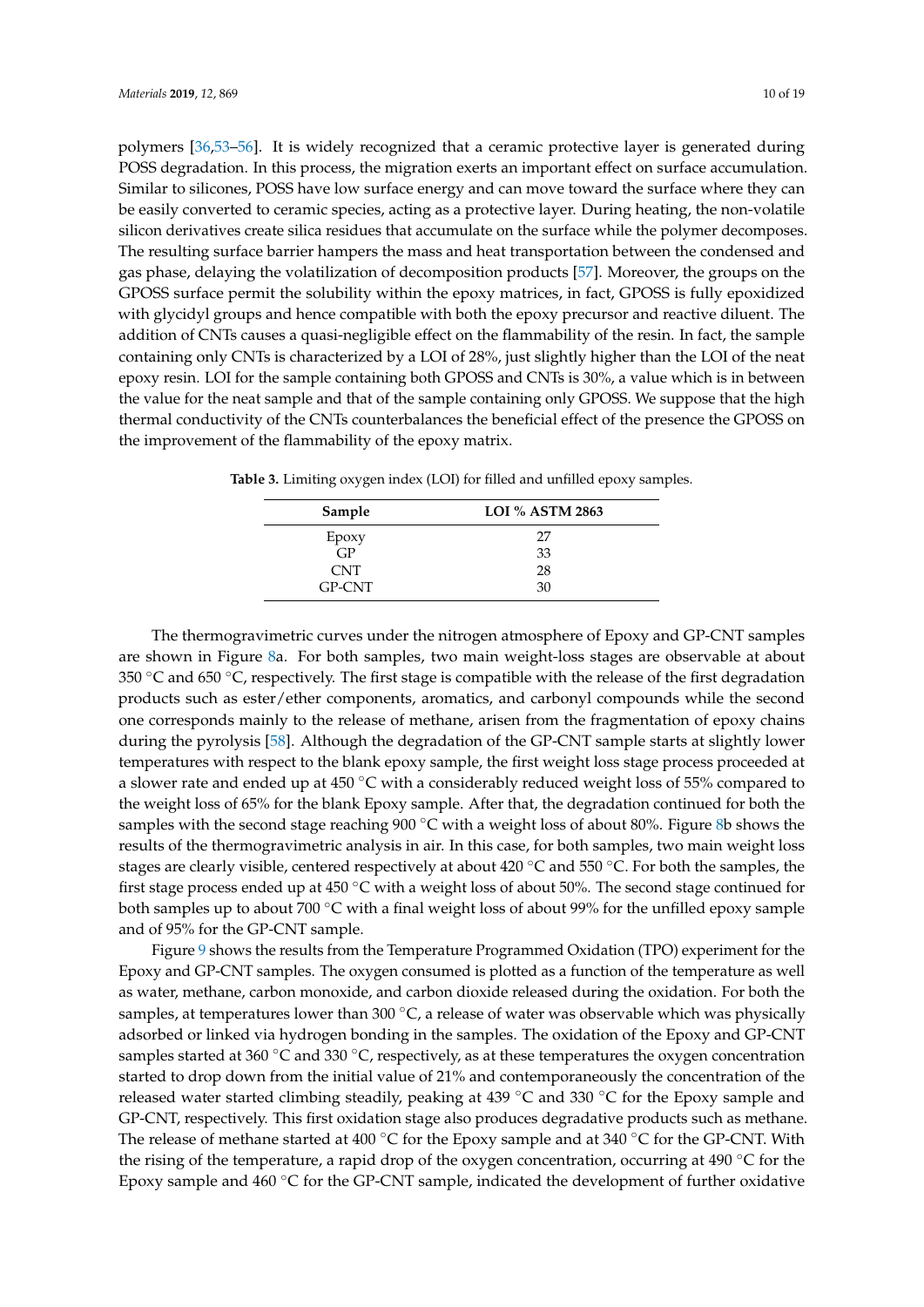paths. At the same temperatures, carbon monoxide and carbon dioxide start to be released. The onset temperatures, as well as the temperatures at the peak and offset temperatures for the concentration of the oxygen and for the released compounds during the combustion, are indicated in Table [4.](#page-11-0) According to the data indicated in Table [4,](#page-11-0) there is clear evidence that the presence of the nanofillers in GP-CNT anticipates all the oxidative processes. Romano et al. studying the thermal conductivity of epoxy resins filled with MWCNT and hydrotalcite clay [\[59\]](#page-17-12) found that the addition of CNTs in epoxy matrices increased, in a non-negligible way, the thermal conductivity of the material. In our TPO measurement conditions, and in particular with regard to the shapes of the sample loaded in the reactor (chips of dimension of mm), the thermal conductivity may be a very relevant parameter for the oxidation process, at least at temperatures lower than 600–700  $^{\circ}$ C.

<span id="page-10-0"></span>

Figure 8. Thermogravimetry profile of epoxy resin with and without carbon nanotubes and GPOSS (a): in nitrogen atmosphere (**b**): in air.

<span id="page-10-1"></span>

oxidation (TPO) experiment. **Figure 9.** The oxygen consumed and gas released during oxidation in the temperature programmed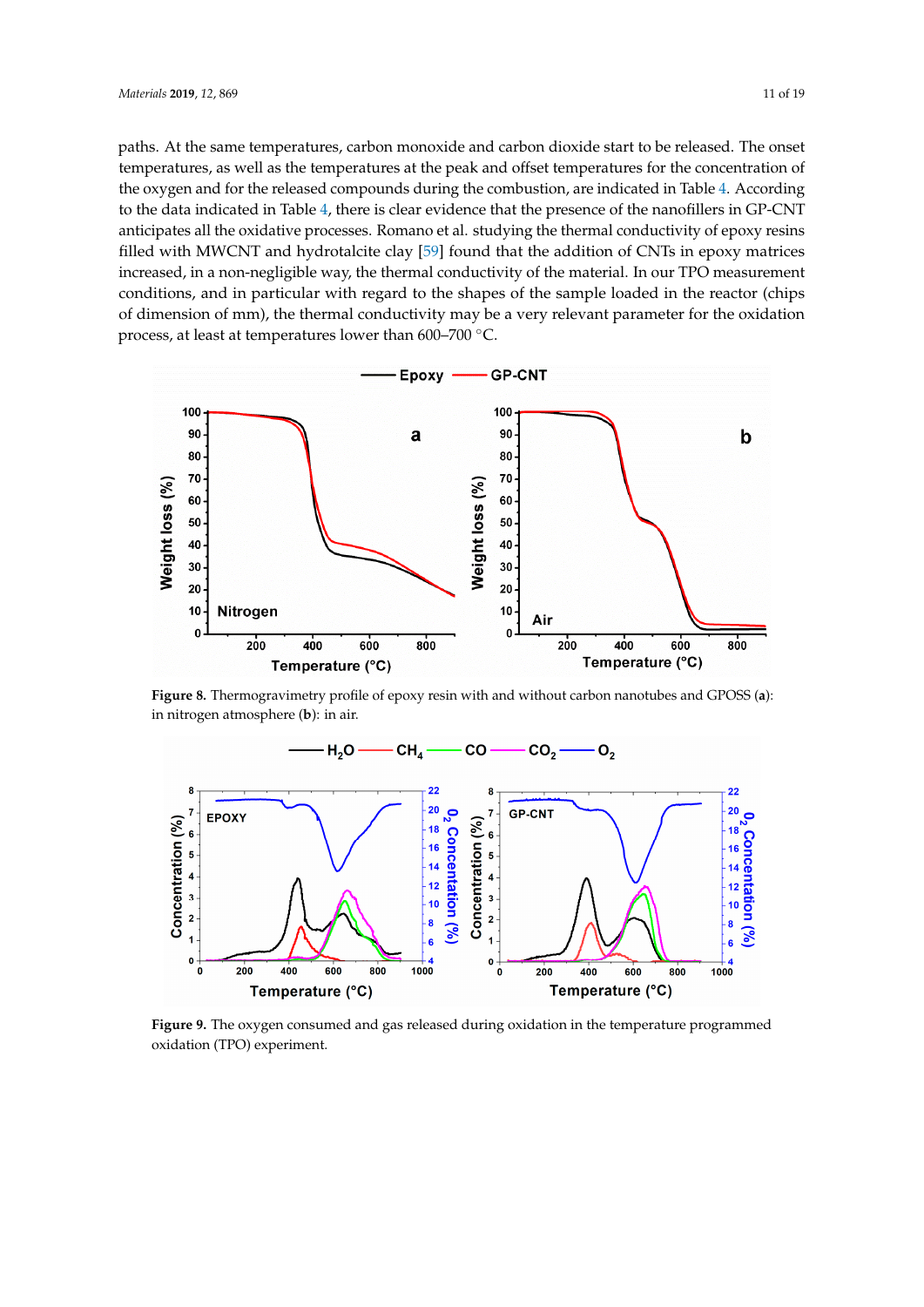|                  | Sample        | T Onset $(^{\circ}C)$ |     |     | T Peak $(^{\circ}C)$ | T Offset $(^{\circ}C)$ |
|------------------|---------------|-----------------------|-----|-----|----------------------|------------------------|
| O <sub>2</sub>   | <b>EPOXY</b>  | 360                   | 491 |     | 610                  | 852                    |
|                  | <b>GP-CNT</b> | 330                   | 460 |     | 618                  | 770                    |
| H <sub>2</sub> O | <b>EPOXY</b>  | 330                   |     | 439 | 645                  | 835                    |
|                  | GP-CNT        | 290                   |     | 388 | 610                  | 750                    |
| CH <sub>4</sub>  | <b>EPOXY</b>  | 398                   |     | 455 |                      | 644                    |
|                  | GP-CNT        | 340                   |     | 411 | 536                  | 615                    |
| CO <sub>1</sub>  | <b>EPOXY</b>  | 500                   |     | 651 |                      | 840                    |
|                  | GP-CNT        | 452                   |     | 653 |                      | 747                    |
| CO <sub>2</sub>  | <b>EPOXY</b>  | 510                   |     |     | 659                  | 860                    |
|                  | GP-CNT        | 452                   |     |     | 653                  | 754                    |

<span id="page-11-0"></span>**Table 4.** Onset temperatures, temperatures at the peak, and offset temperatures for the concentration of the oxygen and for the released compounds during the combustion.

#### *3.2. Characterization of the CFRP Panel*

#### 3.2.1. Dynamic Characterization of the Manufactured Panel

The laser tests carried out on the examined sample brought about a series of significant results regarding the modal-vibrational behavior, with respect to acoustic excitation in the frequency range between 0 and 200 Hz. These results were then post-processed in Matlab® (Mathworks, Torino, Italy) environment. The frequency response (vibration velocity/input pressure level) presents a series of peaks, which represent a measure of the modal vibrations with respect to an acoustic input load. Specifically, the peaks can be associated with defined resonance frequencies typical of the panel modes, and depending on these peaks, it is possible to extract the specimen's damping coefficient for that specific mode. In such a way, it has been possible to quantify an important vibro-acoustic property of the analyzed material, the ability to limit its deformations under the action of a relevant pressure load. Excluding the initial frequency range with the maximum peaks (up to about 60 Hz) representative of a rigid body behavior of the sample, several resonances have been acquired in the spectral range between 60–200 Hz. Modal damping has further been evaluated through the half bandwidth method showing a remarkable dissipative effect of the panel in correspondence of the elastic modes (Figure [10\)](#page-12-0). The operative deflection shapes of the composite panels are shown in Figure [11](#page-12-1) and the modal damping value are reported in Table [5.](#page-11-1) This behavior confirms relevant results assessed during previous studies conducted by the authors that already showed an increase of up to about 3.5% of modal damping compared to a standard epoxy formulation [\[44\]](#page-17-13). The achieved results are surely widely demonstrative of the nanotubes efficiency. Generally, the average damping factor of the carbon fiber composites is approximately 1%, as discussed elsewhere [\[60–](#page-17-14)[62\]](#page-17-15).

|  |  | Table 5. Modal damping values. |  |
|--|--|--------------------------------|--|
|--|--|--------------------------------|--|

<span id="page-11-1"></span>

| <b>Resonance Frequency [Hz]</b> | Modal Damping [%] |
|---------------------------------|-------------------|
| 87.5                            | 2.53              |
| 120                             | 2.81              |
| 157.5                           | 3.14              |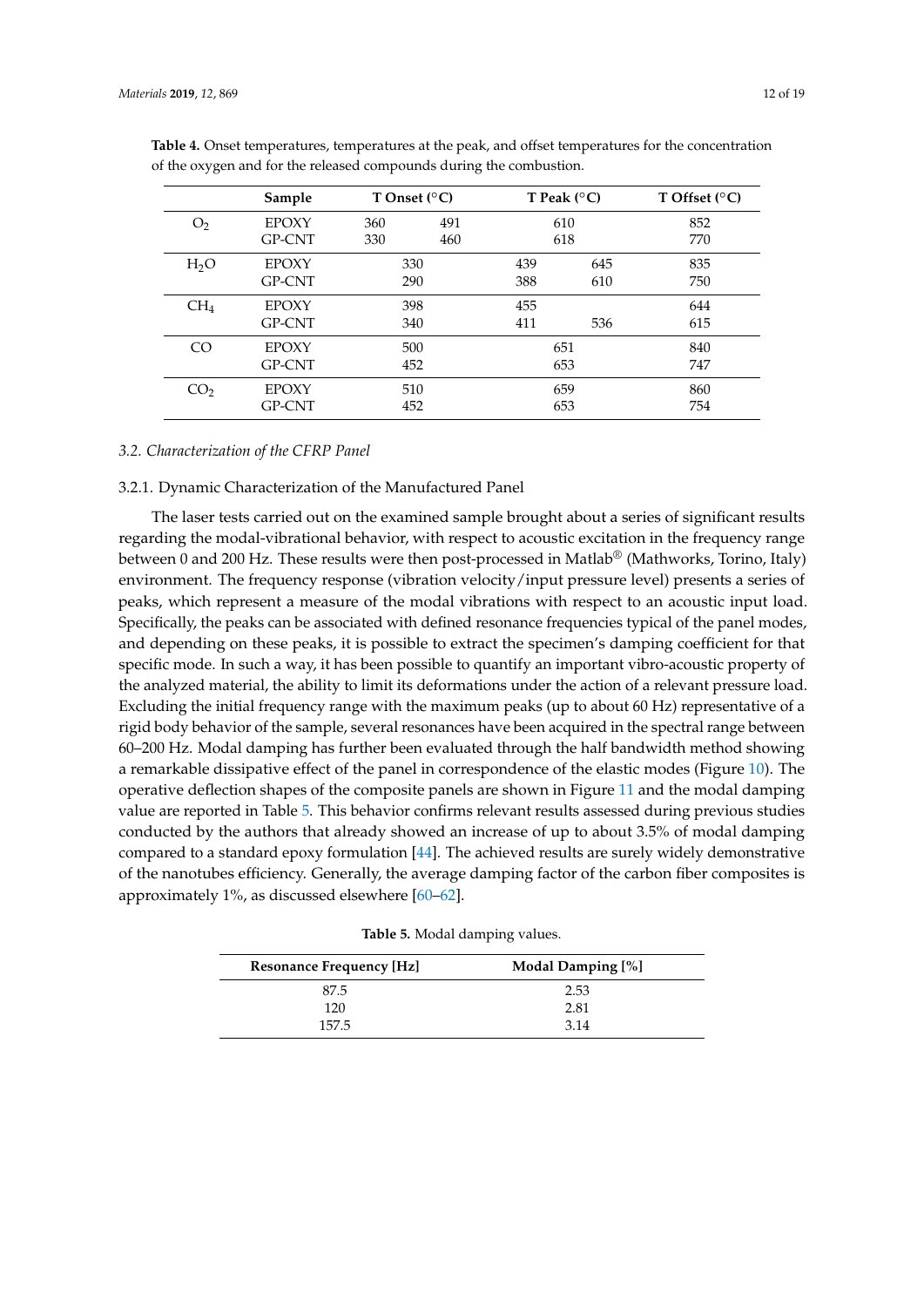<span id="page-12-0"></span>

<span id="page-12-1"></span>

**Figure 11.** Operative deflection shapes of the composite panel.

#### 3.2.2. Sound Insulation Characterization

The sound insulation characterization test used the same layout of the vibrational test as herein acoustic parameters were measured below and above the panel partition. According to the UNI EN ISO 15186-1 standard procedure, incident sound pressure level was measured inside the reverberating box as an evaluation of the incident acoustic energy. On the outer surface of the panel, the sound described. The sample was acoustically loaded through a speaker generating flat acoustic waves, and acoustic intensity was measured using a pressure–pressure probe or PP probe with a variable spacer (1, 2, and 5 cm) to guarantee a valid frequency band from 31.5 to 6300 Hz.

During the data acquisition, the probe was positioned vertically to the plane of the panels, so that the acoustic wave moves along the axis of the meter maximizing the calculation of the average of sound pressures, and the same probe has been moved slowly along the area inside the panel. According to the standard procedure, the average sound intensity was measured:

$$
\overline{L}_{in} = 10log\left(\frac{1}{S_m} \sum_{i=1}^{n} (S_{mt}) \cdot 10^{\frac{L_{int}}{10}}\right)
$$
 (2)

The availability of the incident SPL and the outcome of Sound Intensity has been possible with the evaluation of the Sound Insulation parameters, through the application of the following formulation:

$$
R_i = L_p - 6 - \left( L_{in} + 10 \log \frac{S_m}{S} \right) \tag{3}
$$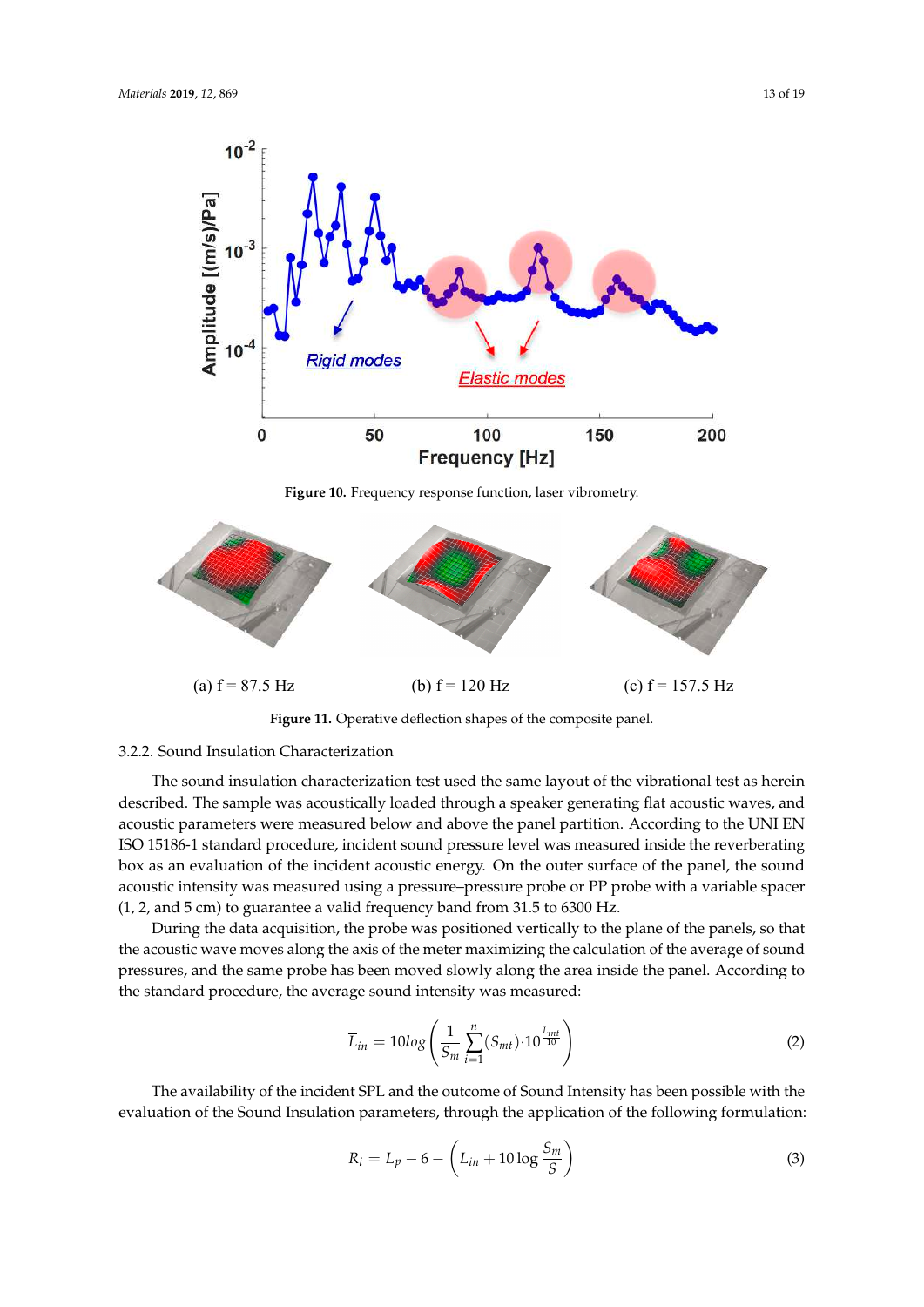#### where:

- $L_p$  is the average sound pressure level inside the reverberating box
- $L_{In}$  is the average sound intensity level
- $S_m$  is the measuring grid total area
- *S* is the partition total area

The computed sound insulation is reported in Figure [12.](#page-13-0) As for many of these elements, the sound insulation parameter presents three main regions: The first governed by the element stiffness properties (characterized by a descending profile), the second mainly controlled by the mass properties with a first order upward profile locally modified by normal modes effects), and a coincidence area where a rapid decrease of the insulation is measured before it starts to increase again (with a second order ascending profile).

<span id="page-13-0"></span>

**Figure 12.** Transmission Loss: 1/3 Octave Bands Centre Frequency.

performed with respect to other literature data on similar panel configuration. In 1980, L.R. Koval [\[63\]](#page-17-16), carried out deep studies on the transmission of airborne noise into an aircraft fuselage. Results indicated that the noise attenuation in a laminated composite shell did not seem to offer any particular<br>in an an an annual particular benefit over an aluminum shell mainly due to the increased acoustic radiation efficiency of CFRP.<br>E Glycidyl POSS (GPOSS). This formulation has some peculiar characteristics of improved mechanical Figure [12](#page-13-0) also compares data from the present experimental campaign with literature data on very similar panel configurations [\[64\]](#page-17-17) and highlights the important improvement of performances of the nanostructured sample. The direct comparison evidence an important increment of the sound transmission loss (STL) in the very low-frequency range (mainly due to the stiffness increment of the panel) with respect to the metallic plate, but also improved performance in the whole frequency range due to the effect of damping as demonstrated in previous works  $[65,66]$  $[65,66]$ . It can be, in fact, assumed that the resonant path for STL is attributed to the coupling of acoustic waves to free bending waves in the panel. It usually dominates the overall response around and above the panel coincidence frequency, where the acoustic wavelength is about the same as the structural wavelength, making the panel radiation more effective. In this frequency range, it is the damping loss factor that primarily controls panel vibration response and consequently the sound transmitted through the panel, so the higher the<br>. sion, the rugher the STE. In the absence of a neat reference panel, the sound insulation performance comparison was loss factor, the higher the STL.

#### $\epsilon$  and degree the the theorem started at slightly lower temperatures started at slightly lower temperatures of the GP-CNT system started at slightly lower temperatures of the GP-CNT system started at  $\epsilon$ **4. Conclusions**

In this paper, a carbon fiber reinforced panel (CFRP) was manufactured using a new formulated epoxy-based matrix and an innovative liquid infusion technique. The matrix was an epoxy resin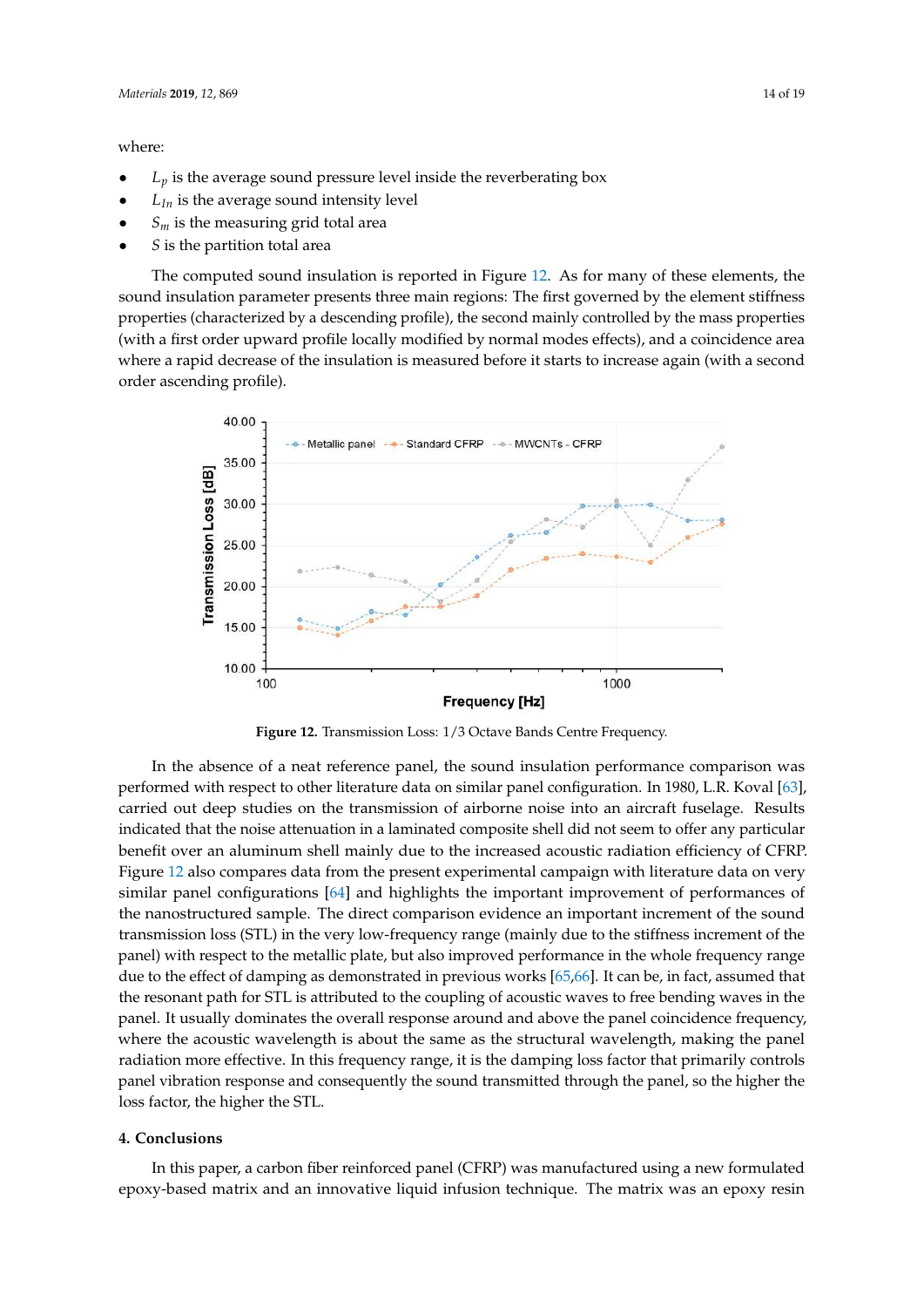enhanced using a combination of 0.5 wt% of carbon nanotubes (CNTs) and 5 wt% of Glycidyl POSS (GPOSS). This formulation has some peculiar characteristics of improved mechanical and flame-resistance properties as well as improved resistance to the thermal degradation, we found that:

- The introduction of the CNT and GPOSS fillers in the epoxy precursor synergically determines the formation of a fraction of the resin with a lower Tg, which represent a phase with greater mobility of chain segments, most probably closely linked to the filler. Moreover, it allows us to obtain, on the one hand, an effective load transfer distributed on the units inside the epoxy matrix, as evidenced by the increase of Young's modulus and the maximum load at break, and on the other, an increase in the strain of breakpoint that could be ascribed to an increase in the flexible chains in the matrix tracts due to the presence of linear side groups in the GPOSS cage.
- The obtained LOI for Epoxy and GP-CNT are 27% and 30%, respectively, indicating that the simultaneous addition of GPOSS and CNT leads to a material with better flame properties.
- Although the thermal degradation of the GP-CNT system started at slightly lower temperatures with respect to the blank epoxy sample, the first stage process proceeded with a reduced rate and ended up with a considerably reduced weight loss of 55% compared with the weight loss of 65% for the blank Epoxy sample. Thermogravimetric analysis in air, showed that for both the samples with and without nanofillers, two main weight loss stages were clearly visible, centered respectively at about 420  $\degree$ C and 550  $\degree$ C. For both the samples, the first stage process ended up at  $450 °C$  with a weight loss of about 50%. The second stage continued for both the samples up to about 700  $\degree$ C with a final weight loss of about 99% for the unfilled epoxy sample and of 95% for GP-CNT sample.
- Results from the TPO experiment indicated that the presence of the nanofillers in GP-CNT anticipates all the oxidative processes. This effect has been ascribed to an increase in the thermal conductivity due to the presence of CNTs.

The CFRP panel is characterized in terms of vibro-acoustic performance in order to evaluate both the damping and the transmission loss properties. The experimental results confirmed an increment of the overall damping factor of the specimen due to the simultaneous incorporation of CNT and GPOSS fillers. In fact, the measured modal damping reached doubled values with respect to typical CFRP epoxy panels. Regarding the sound transmission loss (STL), a comparison of data from the present experimental campaign with literature data on very similar panel configurations highlights the important improvement in performance of the nanostructured sample. An important increment of the sound transmission loss (STL) in the very low-frequency range (mainly due to the stiffness increment of the panel) with respect to the metallic plate has been determined, as well as improved performance in the whole frequency range due to the effect of damping.

**Author Contributions:** All authors have been collaborating with each other to obtain a high-quality research output. L.G., G.B., and M.V. conceived and designed the experiments; L.V., G.B., and M.A. carried out the sample preparations, material analyses, and characterization tests. L.G., G.B., and M.V. performed the data analysis and wrote the paper. All authors read and approved the final manuscript.

**Funding:** This research was funded by the European Union Horizon 2020 Programme, under Grant Agreement No. 760940.

**Conflicts of Interest:** The authors declare no conflict of interest.

#### **References**

- <span id="page-14-0"></span>1. Flatau, A.; Chong, K. Dynamic smart material and structural systems. *Eng. Struct.* **2002**, *24*, 261–270. [\[CrossRef\]](http://dx.doi.org/10.1016/S0141-0296(01)00093-1)
- 2. Liu, F.; Zhou, X.; Pan, C.; Wang, L. A facile method to intimately contacted nanocomposites as thermoelectric materials: Noncovalent heterojunctions. *J. Power Sources* **2019**, *412*, 153–159. [\[CrossRef\]](http://dx.doi.org/10.1016/j.jpowsour.2018.11.028)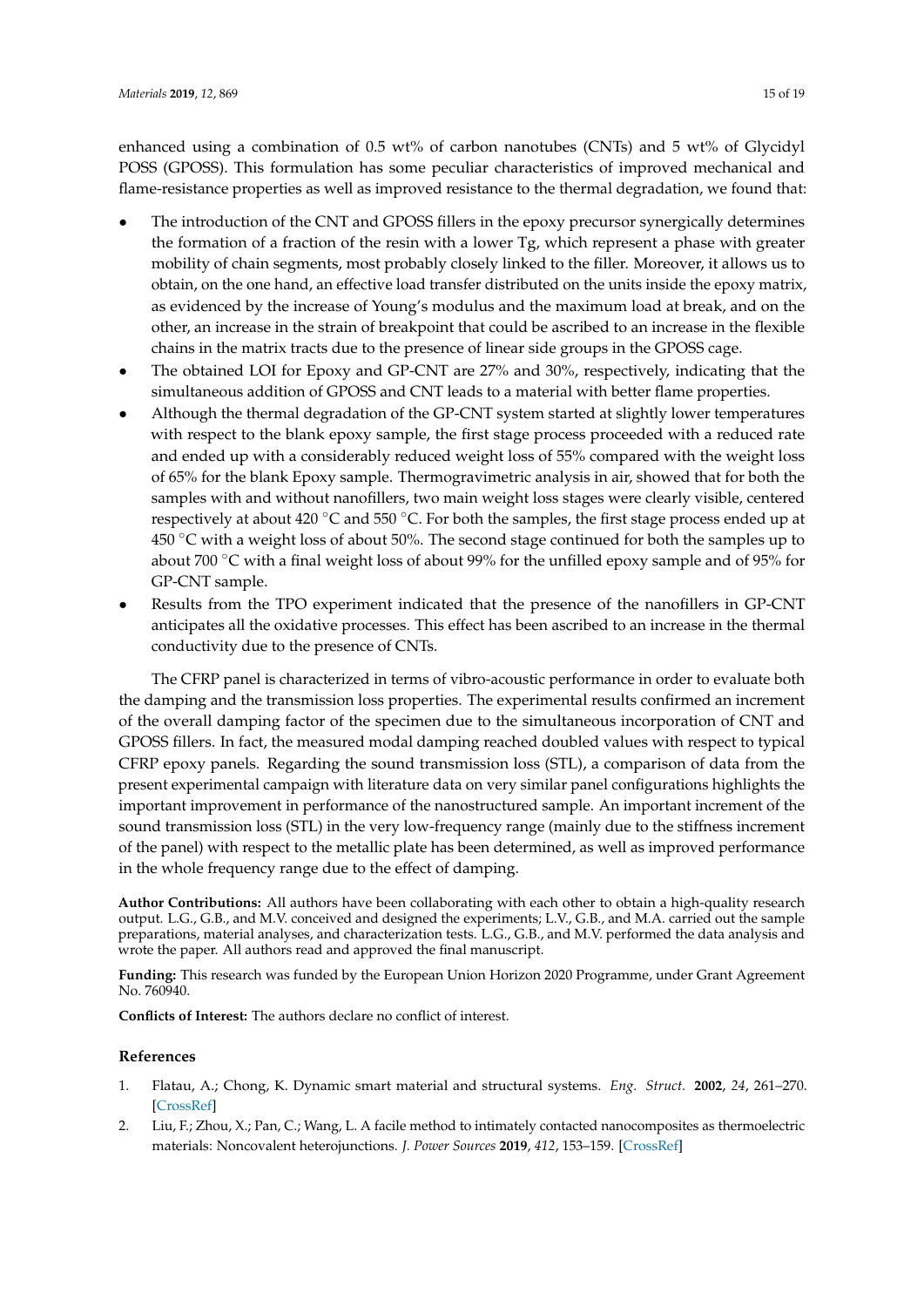- 3. Kang, I.; Heung, Y.Y.; Kim, J.H.; Lee, J.W.; Gollapudi, R.; Subramaniam, S.; Narasimhadevara, S.; Hurd, D.; Kirikera, G.R.; Shanov, V. Introduction to carbon nanotube and nanofiber smart materials. *Compos. Part B Eng.* **2006**, *37*, 382–394. [\[CrossRef\]](http://dx.doi.org/10.1016/j.compositesb.2006.02.011)
- 4. Zhu, W.; Bartos, P.J.; Porro, A. Application of nanotechnology in construction. *Mater. Struct.* **2004**, *37*, 649–658. [\[CrossRef\]](http://dx.doi.org/10.1007/BF02483294)
- 5. Chong, K.P. Nanoscience and engineering in mechanics and materials. *J. Phys. Chem. Solids* **2004**, *65*, 1501–1506. [\[CrossRef\]](http://dx.doi.org/10.1016/j.jpcs.2003.09.032)
- <span id="page-15-0"></span>6. Piscitelli, F.; Buonocore, G.G.; Lavorgna, M.; Verdolotti, L.; Pricl, S.; Gentile, G.; Mascia, L. Peculiarities in the structure—Properties relationship of epoxy-silica hybrids with highly organic siloxane domains. *Polymer* **2015**, *63*, 222–229. [\[CrossRef\]](http://dx.doi.org/10.1016/j.polymer.2015.03.012)
- <span id="page-15-1"></span>7. Guadagno, L.; Raimondo, M.; Vertuccio, L.; Naddeo, C.; Barra, G.; Longo, P.; Lamberti, P.; Spinelli, G.; Nobile, M.R. Morphological, rheological and electrical properties of composites filled with carbon nanotubes functionalized with 1-pyrenebutyric acid. *Compos. Part B Eng.* **2018**, *147*, 12–21. [\[CrossRef\]](http://dx.doi.org/10.1016/j.compositesb.2018.04.036)
- 8. Salonitis, K.; Pandremenos, J.; Paralikas, J.; Chryssolouris, G. Multifunctional materials: Engineering applications and processing challenges. *Int. J. Adv. Manuf. Technol.* **2010**, *49*, 803–826. [\[CrossRef\]](http://dx.doi.org/10.1007/s00170-009-2428-6)
- 9. Salonitis, K.; Pandremenos, J.; Paralikas, J.; Chryssolouris, G. Multifunctional materials used in automotive industry: A critical review. In *Engineering against Fracture*; Springer: Berlin, Germany, 2009; pp. 59–70.
- 10. Momoda, L.A. The future of engineering materials: Multifunction for performance-tailored structures. In *Frontiers of Engineering: Reports on Leading-Edge Engineering from the 2004 NAE Symposium on Frontiers of Engineering, 2005*; National Academies Press: Washington, DC, USA, 2005; pp. 47–152.
- 11. Liu, G.; Han, X.; Lam, K. Material characterization of fgm plates using elastic waves and an inverse procedure. *J. Compos. Mater.* **2001**, *35*, 954–971. [\[CrossRef\]](http://dx.doi.org/10.1106/86AQ-JY72-5VKT-K1NV)
- <span id="page-15-2"></span>12. Leslie, A. *The Future of Engineering Materials: Multifunction for Performance-Tailored Structures*; SPIE: Bellingham, WA, USA, 2000; p. 176.
- <span id="page-15-3"></span>13. Koo, J.H. *Polymer Nanocomposites*; McGraw-Hill Professional Pub.: New York, NY, USA, 2006.
- <span id="page-15-4"></span>14. Moniruzzaman, M.; Winey, K.I. Polymer nanocomposites containing carbon nanotubes. *Macromolecules* **2006**, *39*, 5194–5205. [\[CrossRef\]](http://dx.doi.org/10.1021/ma060733p)
- <span id="page-15-5"></span>15. Ramanathan, T.; Abdala, A.; Stankovich, S.; Dikin, D.; Herrera-Alonso, M.; Piner, R.; Adamson, D.; Schniepp, H.; Chen, X.; Ruoff, R. Functionalized graphene sheets for polymer nanocomposites. *Nat. Nanotechnol.* **2008**, *3*, 327–331. [\[CrossRef\]](http://dx.doi.org/10.1038/nnano.2008.96)
- <span id="page-15-6"></span>16. Kim, H.; Abdala, A.A.; Macosko, C.W. Graphene/polymer nanocomposites. *Macromolecules* **2010**, *43*, 6515–6530. [\[CrossRef\]](http://dx.doi.org/10.1021/ma100572e)
- <span id="page-15-7"></span>17. Fang, C.; Zhang, J.; Chen, X.; Weng, G.J. A monte carlo model with equipotential approximation and tunneling resistance for the electrical conductivity of carbon nanotube polymer composites. *Carbon* **2019**, *146*, 125–138. [\[CrossRef\]](http://dx.doi.org/10.1016/j.carbon.2019.01.098)
- <span id="page-15-8"></span>18. Sánchez-Romate, X.F.; Artigas, J.; Jiménez-Suárez, A.; Sánchez, M.; Güemes, A.; Ureña, A. Critical parameters of carbon nanotube reinforced composites for structural health monitoring applications: Empirical results versus theoretical predictions. *Compos. Sci. Technol.* **2019**, *171*, 44–53. [\[CrossRef\]](http://dx.doi.org/10.1016/j.compscitech.2018.12.010)
- <span id="page-15-9"></span>19. Danoglidis, P.A.; Konsta-Gdoutos, M.S.; Shah, S.P. Relationship between the carbon nanotube dispersion state, electrochemical impedance and capacitance and mechanical properties of percolative nanoreinforced opc mortars. *Carbon* **2019**, *145*, 218–228. [\[CrossRef\]](http://dx.doi.org/10.1016/j.carbon.2018.12.088)
- <span id="page-15-10"></span>20. Herrera-Ramirez, J.M.; Perez-Bustamante, R.; Aguilar-Elguezabal, A. An overview of the synthesis, characterization, and applications of carbon nanotubes. In *Carbon-Based Nanofillers and Their Rubber Nanocomposites*; Elsevier: Amsterdam, The Netherlands, 2019; pp. 47–75.
- <span id="page-15-11"></span>21. Mamunya, Y.; Matzui, L.; Vovchenko, L.; Maruzhenko, O.; Oliynyk, V.; Pusz, S.; Kumanek, B.; Szeluga, U. Influence of conductive nano-and microfiller distribution on electrical conductivity and emi shielding properties of polymer/carbon composites. *Compos. Sci. Technol.* **2019**, *170*, 51–59. [\[CrossRef\]](http://dx.doi.org/10.1016/j.compscitech.2018.11.037)
- 22. Gnanasekaran, K.; Heijmans, T.; Van Bennekom, S.; Woldhuis, H.; Wijnia, S.; de With, G.; Friedrich, H. 3d printing of cnt-and graphene-based conductive polymer nanocomposites by fused deposition modeling. *Appl. Mater. Today* **2017**, *9*, 21–28. [\[CrossRef\]](http://dx.doi.org/10.1016/j.apmt.2017.04.003)
- <span id="page-15-12"></span>23. Zhang, W.; Xiong, H.; Wang, S.; Li, M.; Gu, Y. Electromagnetic characteristics of carbon nanotube film materials. *Chin. J. Aeronaut.* **2015**, *28*, 1245–1254. [\[CrossRef\]](http://dx.doi.org/10.1016/j.cja.2015.05.002)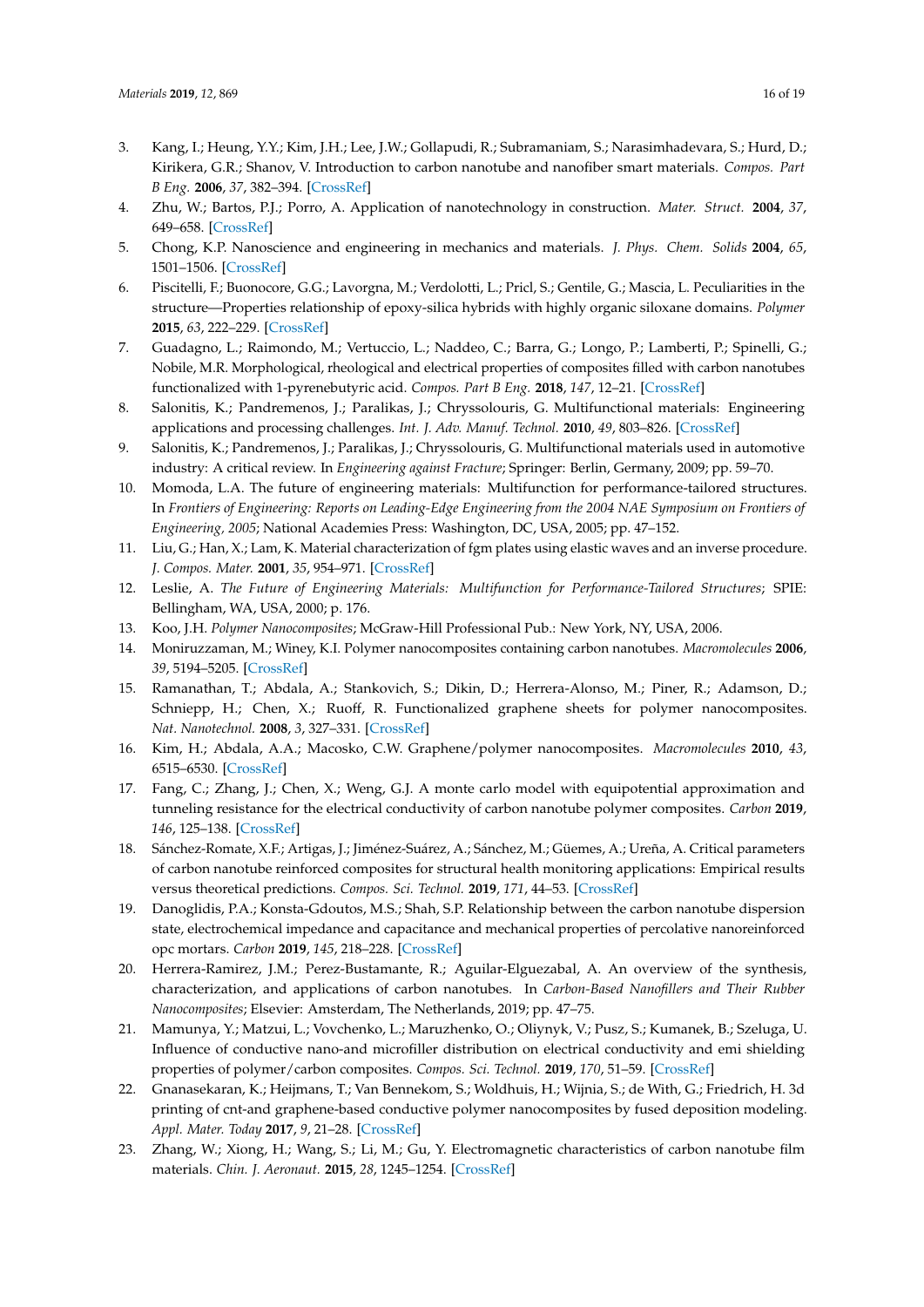- <span id="page-16-0"></span>24. Barra, G.; De Nicola, F.; De Vivo, B.; Egiziano, L.; Guadagno, L.; Lamberti, P.; Raimondo, M.; Spinelli, G.; Tucci, V.; Vertuccio, L.; et al. Enhanced electrical properties of carbon fiber reinforced composites obtained by an effective infusion process. In Proceedings of the 2014 IEEE 9th Nanotechnology Materials and Devices Conference (NMDC 2014), Aci Castello, Italy, 12–15 October 2014; pp. 88–91.
- <span id="page-16-16"></span>25. Guadagno, L.; Naddeo, C.; Raimondo, M.; Barra, G.; Vertuccio, L.; Russo, S.; Lafdi, K.; Tucci, V.; Spinelli, G.; Lamberti, P. Influence of carbon nanoparticles/epoxy matrix interaction on mechanical, electrical and transport properties of structural advanced materials. *Nanotechnology* **2017**, *28*, 094001. [\[CrossRef\]](http://dx.doi.org/10.1088/1361-6528/aa583d)
- 26. Raimondo, M.; Guadagno, L.; Vertuccio, L.; Naddeo, C.; Barra, G.; Spinelli, G.; Lamberti, P.; Tucci, V.; Lafdi, K. Electrical conductivity of carbon nanofiber reinforced resins: Potentiality of tunneling atomic force microscopy (tuna) technique. *Compos. Part B Eng.* **2018**, *143*, 148–160. [\[CrossRef\]](http://dx.doi.org/10.1016/j.compositesb.2018.02.005)
- <span id="page-16-1"></span>27. Lavorgna, M.; Romeo, V.; Martone, A.; Zarrelli, M.; Giordano, M.; Buonocore, G.; Qu, M.; Fei, G.; Xia, H. Silanization and silica enrichment of multiwalled carbon nanotubes: Synergistic effects on the thermal-mechanical properties of epoxy nanocomposites. *Eur. Polym. J.* **2013**, *49*, 428–438. [\[CrossRef\]](http://dx.doi.org/10.1016/j.eurpolymj.2012.10.003)
- <span id="page-16-2"></span>28. Wu, Z.; Wang, Y.; Liu, X.; Lv, C.; Li, Y.; Wei, D.; Liu, Z. Carbon-nanomaterial-based flexible batteries for wearable electronics. *Adv. Mater.* **2019**, *31*, 1800716. [\[CrossRef\]](http://dx.doi.org/10.1002/adma.201800716) [\[PubMed\]](http://www.ncbi.nlm.nih.gov/pubmed/30680813)
- <span id="page-16-3"></span>29. Zhu, L.; Li, N.; Childs, P. Light-weighting in aerospace component and system design. *Propuls. Power Res.* **2018**, *7*, 103–119. [\[CrossRef\]](http://dx.doi.org/10.1016/j.jppr.2018.04.001)
- <span id="page-16-4"></span>30. Tan, X.; Wang, J.; Xu, Y.; Curran, R.; Raghunathan, S.; Gore, D.; Doherty, J. Cost-efficient materials in aerospace: Composite vs. aluminium. In *Collaborative Product and Service Life Cycle Management for a Sustainable World*; Springer: Berlin, Germany, 2008; pp. 259–266.
- <span id="page-16-5"></span>31. Naddeo, C.; Vertuccio, L.; Barra, G.; Guadagno, L. Nano-charged polypropylene application: Realistic perspectives for enhancing durability. *Materials* **2017**, *10*, 943. [\[CrossRef\]](http://dx.doi.org/10.3390/ma10080943) [\[PubMed\]](http://www.ncbi.nlm.nih.gov/pubmed/28805728)
- <span id="page-16-6"></span>32. Pandey, J.K.; Reddy, K.R.; Kumar, A.P.; Singh, R. An overview on the degradability of polymer nanocomposites. *Polym. Degrad. Stab.* **2005**, *88*, 234–250. [\[CrossRef\]](http://dx.doi.org/10.1016/j.polymdegradstab.2004.09.013)
- <span id="page-16-7"></span>33. Riccio, A.; Damiano, M.; Zarrelli, M.; Scaramuzzino, F. Three-dimensional modeling of composites fire behavior. *J. Reinf. Plast. Compos.* **2014**, *33*, 619–629. [\[CrossRef\]](http://dx.doi.org/10.1177/0731684413512226)
- <span id="page-16-8"></span>34. Ricciardi, M.R.; Antonucci, V.; Giordano, M.; Zarrelli, M. Thermal decomposition and fire behavior of glass fiber–reinforced polyester resin composites containing phosphate-based fire-retardant additives. *J. Fire Sci.* **2012**, *30*, 318–330. [\[CrossRef\]](http://dx.doi.org/10.1177/0734904112439293)
- <span id="page-16-9"></span>35. Piscitelli, F.; Scamardella, A.M.; Romeo, V.; Lavorgna, M.; Barra, G.; Amendola, E. Epoxy composites based on amino-silylated mmt: The role of interfaces and clay morphology. *J. Appl. Polym. Sci.* **2012**, *124*, 616–628. [\[CrossRef\]](http://dx.doi.org/10.1002/app.35015)
- <span id="page-16-10"></span>36. Raimondo, M.; Russo, S.; Guadagno, L.; Longo, P.; Chirico, S.; Mariconda, A.; Bonnaud, L.; Murariu, O.; Dubois, P. Effect of incorporation of poss compounds and phosphorous hardeners on thermal and fire resistance of nanofilled aeronautic resins. *RSC Adv.* **2015**, *5*, 10974–10986. [\[CrossRef\]](http://dx.doi.org/10.1039/C4RA11537F)
- <span id="page-16-11"></span>37. Kadlec, M.; Hron, R.; Guadagno, L. Mechanical properties of a carbon fabric-reinforced epoxy composite with carbon nanotubes and a flame retardant. *Int. J. Struct. Integr.* **2016**, *7*, 630–644. [\[CrossRef\]](http://dx.doi.org/10.1108/IJSI-09-2015-0029)
- <span id="page-16-12"></span>38. Polydoropoulou, P.V.; Katsiropoulos, C.V.; Pantelakis, S.G.; Raimondo, M.; Guadagno, L. A critical assessment of multifunctional polymers with regard to their potential use in structural applications. *Compos. Part B Eng.* **2019**, *157*, 150–162. [\[CrossRef\]](http://dx.doi.org/10.1016/j.compositesb.2018.08.092)
- <span id="page-16-13"></span>39. Martone, A.; Antonucci, V.; Zarrelli, M.; Giordano, M. A simplified approach to model damping behaviour of interleaved carbon fibre laminates. *Compos. Part B Eng.* **2016**, *97*, 103–110. [\[CrossRef\]](http://dx.doi.org/10.1016/j.compositesb.2016.04.048)
- <span id="page-16-14"></span>40. Martone, A.; Giordano, M.; Antonucci, V.; Zarrelli, M. Enhancing damping features of advanced polymer composites by micromechanical hybridization. *Compos. Part A Appl. Sci. Manuf.* **2011**, *42*, 1663–1672. [\[CrossRef\]](http://dx.doi.org/10.1016/j.compositesa.2011.07.019)
- <span id="page-16-15"></span>41. Viscardi, M.; Arena, M.; Barra, G.; Guadagno, L. Structural performance analysis of smart carbon fiber samples supported by experimental investigation. *Int. J. Mech.* **2016**, *10*, 376–382.
- 42. Viscardi, M.; Arena, M.; Barra, G.; Guadagno, L. Smart carbon-epoxy laminate with high dissipation properties for vibro-acoustic optimization in the turboprop aircraft. *Int. J. Mech.* **2017**, *11*, 51–57.
- 43. Viscardi, M.; Arena, M.; Barra, G.; Vertuccio, L.; Ciminello, M.; Guadagno, L. Piezoresistive strain sensing of carbon nanotubes-based composite skin for aeronautical morphing structures. *Proc. SPIE* **2018**, *10599*, 105991C.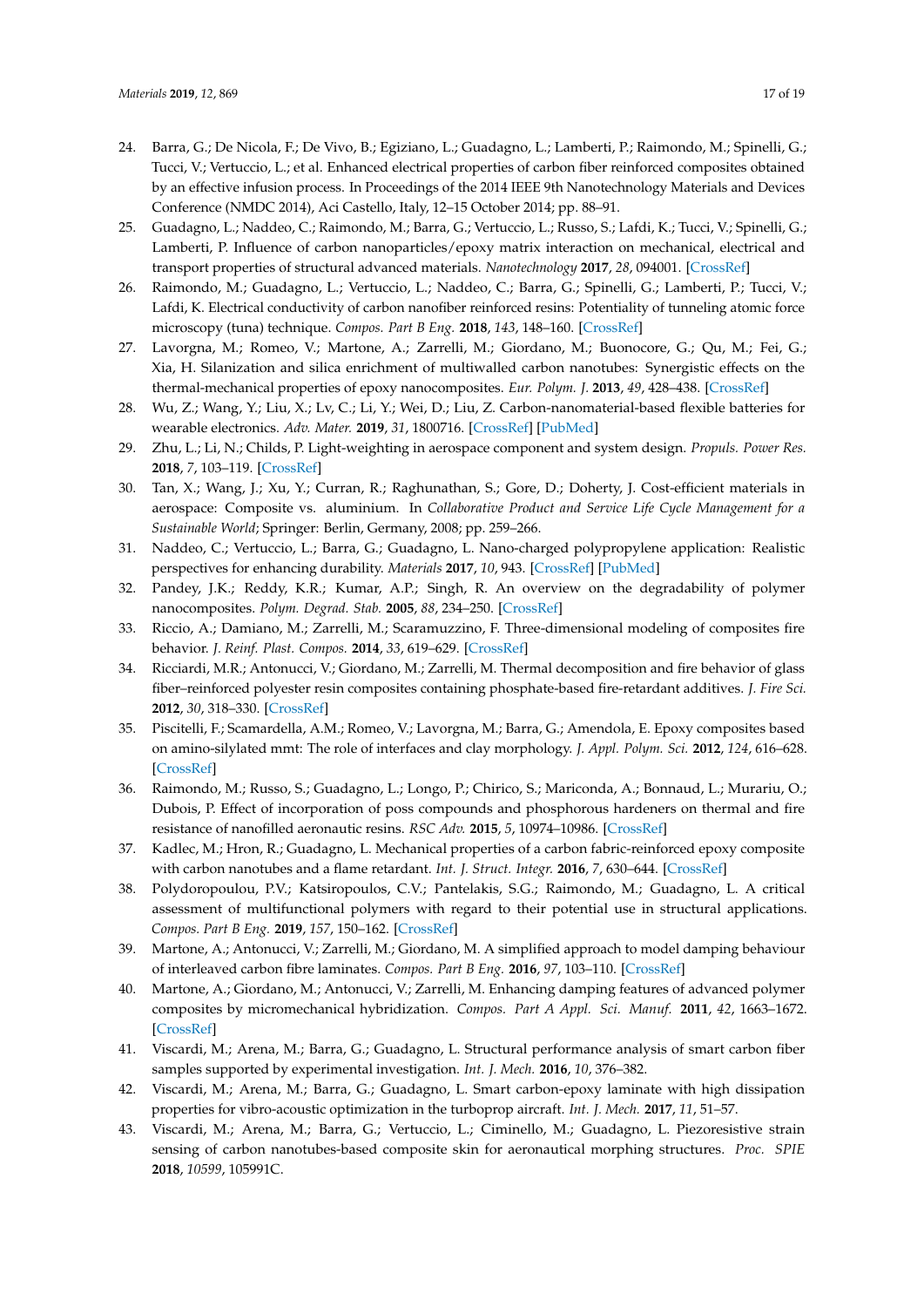- <span id="page-17-13"></span>44. Viscardi, M.; Arena, M.; Guadagno, L.; Vertuccio, L.; Barra, G. Multi-functional nanotechnology integration for aeronautical structures performance enhancement. *Int. J. Struct. Integr.* **2018**, *9*, 737–752. [\[CrossRef\]](http://dx.doi.org/10.1108/IJSI-11-2017-0060)
- <span id="page-17-0"></span>45. Liu, Q.; Li, M.; Gu, Y.; Wang, S.; Zhang, Y.; Li, Q.; Gao, L.; Zhang, Z. Interlocked cnt networks with high damping and storage modulus. *Carbon* **2015**, *86*, 46–53. [\[CrossRef\]](http://dx.doi.org/10.1016/j.carbon.2015.01.014)
- <span id="page-17-1"></span>46. Zhou, X.; Shin, E.; Wang, K.; Bakis, C. Damping characteristics of carbon nanotube based composites. In Proceedings of the ASME 2003 International Design Engineering Technical Conferences and Computers and Information in Engineering Conference, Chicago, IL, USA, 2–6 September 2003; American Society of Mechanical Engineers: New York, NY, USA, 2003; pp. 1925–1935.
- <span id="page-17-2"></span>47. Rajoria, H.; Jalili, N. Determination of strength and damping characteristics of carbon nanotube-epoxy composites. In Proceedings of the ASME 2004 International Mechanical Engineering Congress and Exposition, Anaheim, CA, USA, 13–19 November 2004; American Society of Mechanical Engineers: New York, NY, USA, 2004; pp. 1461–1466.
- <span id="page-17-3"></span>48. Rajoria, H.; Jalili, N. Passive vibration damping enhancement using carbon nanotube-epoxy reinforced composites. *Compos. Sci. Technol.* **2005**, *65*, 2079–2093. [\[CrossRef\]](http://dx.doi.org/10.1016/j.compscitech.2005.05.015)
- <span id="page-17-4"></span>49. Guadagno, L.; Vietri, U.; Raimondo, M.; Vertuccio, L.; Barra, G.; De Vivo, B.; Lamberti, P.; Spinelli, G.; Tucci, V.; De Nicola, F.; et al. Correlation between electrical conductivity and manufacturing processes of nanofilled carbon fiber reinforced composites. *Compos. Part B Eng.* **2015**, *80*, 7–14. [\[CrossRef\]](http://dx.doi.org/10.1016/j.compositesb.2015.05.025)
- <span id="page-17-5"></span>50. Guadagno, L.; Raimondo, M.; Vietri, U.; Barra, G.; Vertuccio, L.; Volponi, R.; Cosentino, G.; De Nicola, F.; Grilli, A.; Spena, P. Development of multifunctional carbon fiber reinforced composites (cfrcs)—Manufacturing process. *AIP Conf. Proc.* **2014**, *1599*, 461–464.
- <span id="page-17-6"></span>51. Barra, G.; Vertuccio, L.; Vietri, U.; Naddeo, C.; Hadavinia, H.; Guadagno, L. Toughening of epoxy adhesives by combined interaction of carbon nanotubes and silsesquioxanes. *Materials* **2017**, *10*, 1131. [\[CrossRef\]](http://dx.doi.org/10.3390/ma10101131) [\[PubMed\]](http://www.ncbi.nlm.nih.gov/pubmed/28946691)
- <span id="page-17-7"></span>52. Guadagno, L.; Naddeo, C.; Raimondo, M.; Barra, G.; Vertuccio, L.; Sorrentino, A.; Binder, W.H.; Kadlec, M. Development of self-healing multifunctional materials. *Compos. Part B Eng.* **2017**, *128*, 30–38. [\[CrossRef\]](http://dx.doi.org/10.1016/j.compositesb.2017.07.003)
- <span id="page-17-8"></span>53. Kuo, S.-W.; Chang, F.-C. Poss related polymer nanocomposites. *Prog. Polym. Sci.* **2011**, *36*, 1649–1696. [\[CrossRef\]](http://dx.doi.org/10.1016/j.progpolymsci.2011.05.002)
- 54. Zhang, Z.; Gu, A.; Liang, G.; Ren, P.; Xie, J.; Wang, X. Thermo-oxygen degradation mechanisms of poss/epoxy nanocomposites. *Polym. Degrad. Stab.* **2007**, *92*, 1986–1993. [\[CrossRef\]](http://dx.doi.org/10.1016/j.polymdegradstab.2007.08.004)
- 55. Wu, K.; Kandola, B.K.; Kandare, E.; Hu, Y. Flame retardant effect of polyhedral oligomeric silsesquioxane and triglycidyl isocyanurate on glass fibre-reinforced epoxy composites. *Polym. Compos.* **2011**, *32*, 378–389. [\[CrossRef\]](http://dx.doi.org/10.1002/pc.21052)
- <span id="page-17-9"></span>56. Wu, K.; Song, L.; Hu, Y.; Lu, H.; Kandola, B.K.; Kandare, E. Synthesis and characterization of a functional polyhedral oligomeric silsesquioxane and its flame retardancy in epoxy resin. *Prog. Org. Coat.* **2009**, *65*, 490–497. [\[CrossRef\]](http://dx.doi.org/10.1016/j.porgcoat.2009.04.008)
- <span id="page-17-10"></span>57. Tang, Y.; Lewin, M. Migration and surface modification in polypropylene (pp)/polyhedral oligomeric silsequioxane (poss) nanocomposites. *Polym. Adv. Technol.* **2009**, *20*, 1–15. [\[CrossRef\]](http://dx.doi.org/10.1002/pat.1229)
- <span id="page-17-11"></span>58. Zhang, W.; Li, X.; Yang, R. Pyrolysis and fire behaviour of epoxy resin composites based on a phosphorus-containing polyhedral oligomeric silsesquioxane (dopo-poss). *Polym. Degrad. Stab.* **2011**, *96*, 1821–1832. [\[CrossRef\]](http://dx.doi.org/10.1016/j.polymdegradstab.2011.07.014)
- <span id="page-17-12"></span>59. Romano, V.; Naddeo, C.; Guadagno, L.; Vertuccio, L. Thermal conductivity of epoxy nanocomposites filled with mwcnt and hydrotalcite clay: A preliminary study. *AIP Conf. Proc.* **2014**, *1599*, 410–413.
- <span id="page-17-14"></span>60. Zargar, O.; Masoumi, A.; Moghaddam, A.O. Investigation and optimization for the dynamical behaviour of the vehicle structure. *Int. J. Automot. Mech. Eng.* **2017**, *14*, 4196–4210. [\[CrossRef\]](http://dx.doi.org/10.15282/ijame.14.2.2017.7.0336)
- 61. Bang, S.; Park, Y.; Kim, Y.; Shin, T.; Back, J.; Lee, S.K. Effect of the fiber lamination angle of a carbon-fiber, laminated composite plate roof on the car interior noise. *Int. J. Automot. Technol.* **2019**, *20*, 73–85. [\[CrossRef\]](http://dx.doi.org/10.1007/s12239-019-0007-x)
- <span id="page-17-15"></span>62. Gur, Y.; Wagner, D. Damping properties and nvh modal analysis results of carbon fiber composite vehicle components. *SAE Int. J. Mater. Manuf.* **2017**, *10*, 198–205. [\[CrossRef\]](http://dx.doi.org/10.4271/2017-01-0500)
- <span id="page-17-16"></span>63. Koval, L.R. Sound transmission into a laminated composite cylindrical shell. *J. Sound Vib.* **1980**, *71*, 523–530. [\[CrossRef\]](http://dx.doi.org/10.1016/0022-460X(80)90724-5)
- <span id="page-17-17"></span>64. Di Giulio, M.; Arena, G.; Paonessa, A. Vibro-acoustic behaviour of composite fuselage structures using embedded viscoelastic damping treatments. In Proceedings of the XX AIDAA Conference, Milan, Italy, 29 June–3 July 2009.